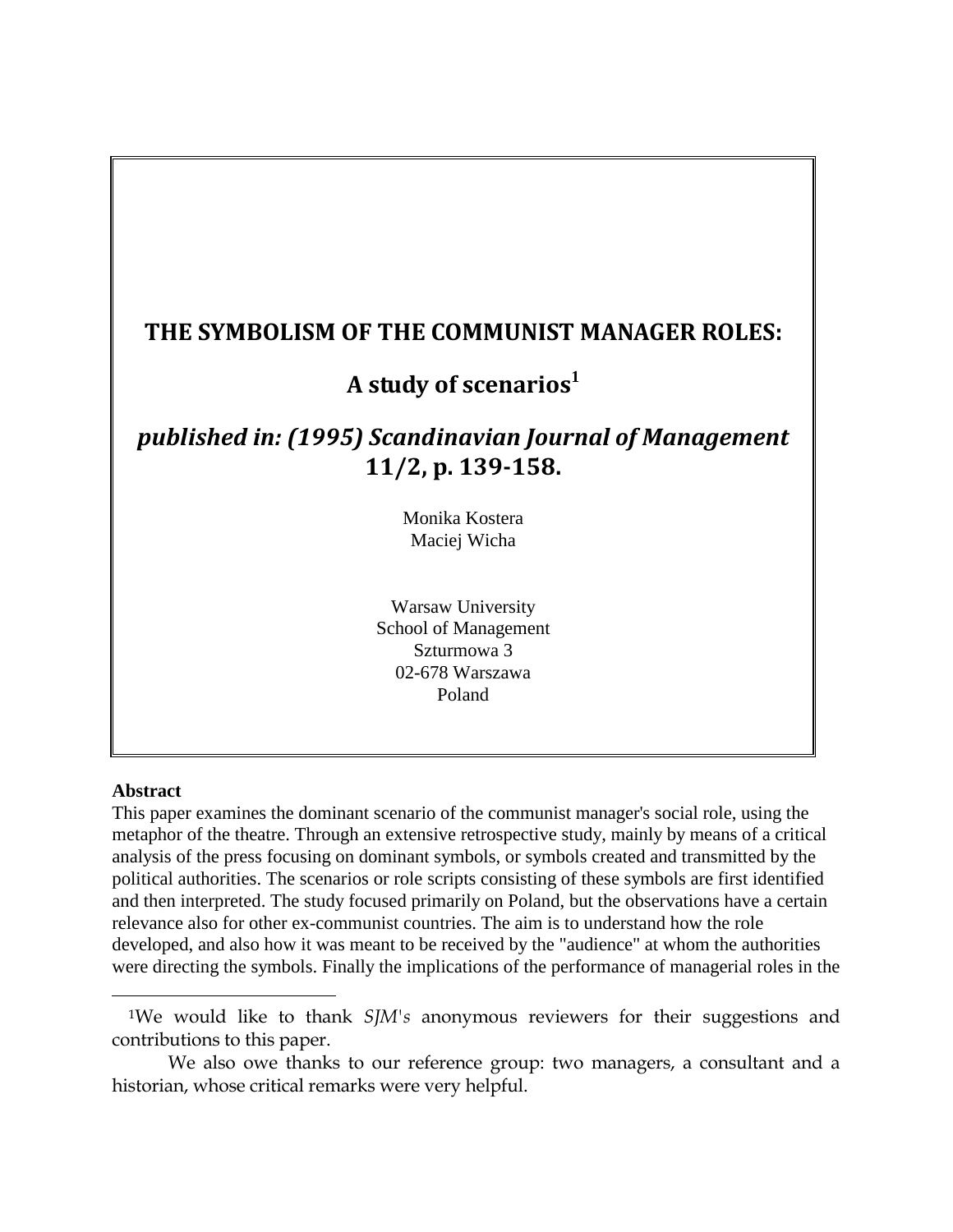past for the creation of new roles after 1989 are discussed. This historical context of contemporary managerial roles should be taken into consideration by institutions involved in management education in Poland.

#### **Key words:**

social role, scenario, symbol, communist managers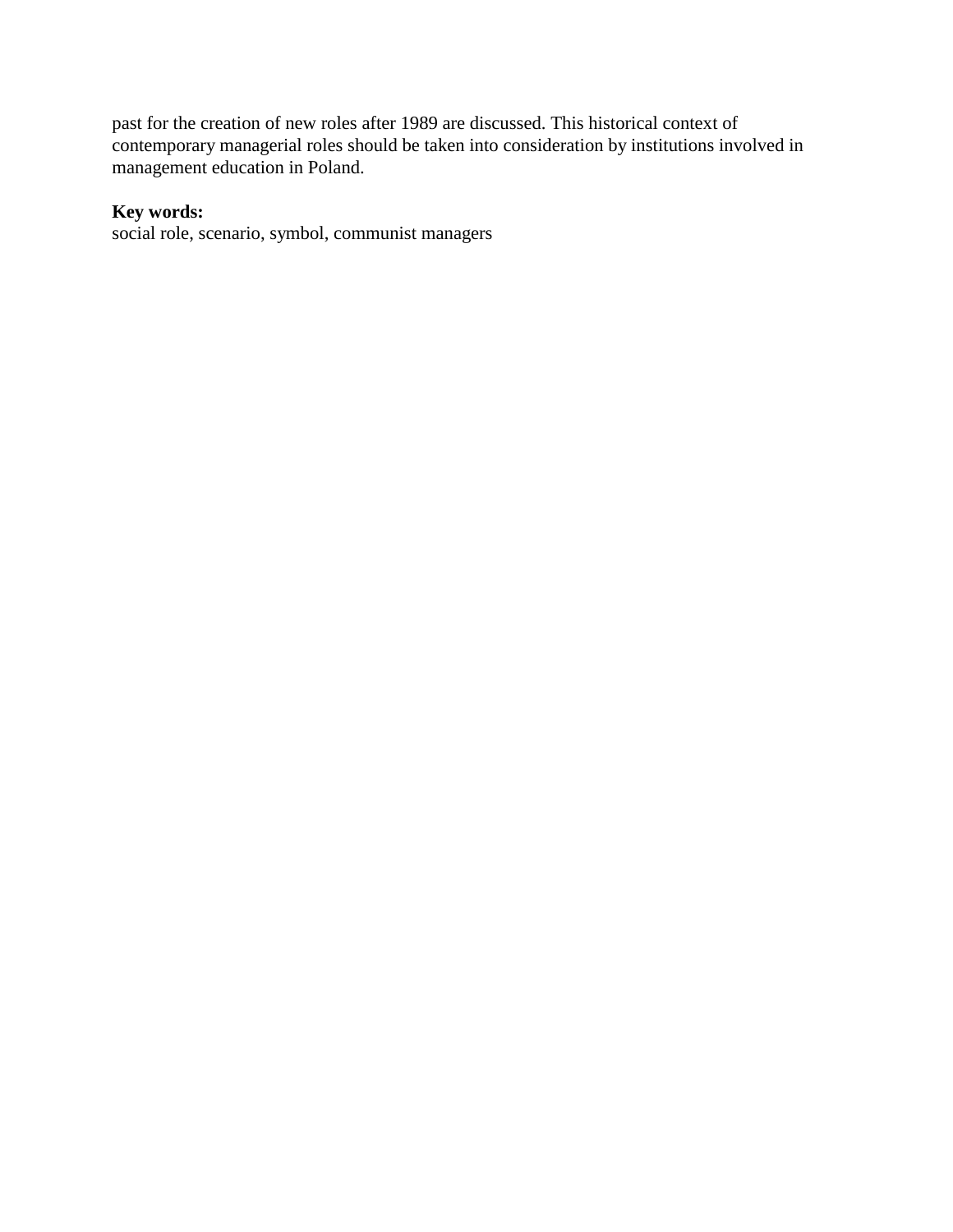# *THE SYMBOLISM OF THE COMMUNIST MANAGER ROLES:*

## *A study of scenarios*

## CULTURE, ROLES AND MANAGERS: ON THE PLAY CALLED MANAGEMENT

In this paper we intend to explore some dominating symbols associated with management in the former Eastern Bloc, and how they changed over time. The general perspective we adopt is that of organizational symbolism (for an overview, see e.g. Turner, 1986; 1990).

Symbols can be seen as a means of "freezing" meaning, of "immobilizing" experience and classifying it into recognizable and meaningful "boxes" of memory (Schütz, 1982). Through symbols the world we encounter becomes meaningful, offering ready answers to people's most vital questions. In this sense, symbols represent (or manifest) culture, which is the *medium of life*  (Czarniawska-Joerges, 1991).

In this paper we concentrate on a certain aspect of culture, namely social roles which we understand, referring to Erving Goffman, as a

> pre-established pattern of action, being realized during the performance, a declaration of rights and duties connected to a given social position [...] including one or more roles played on successive occasions by the performer in front of the same or various audiences (Goffman, 1959/1981: 52-53; our translation).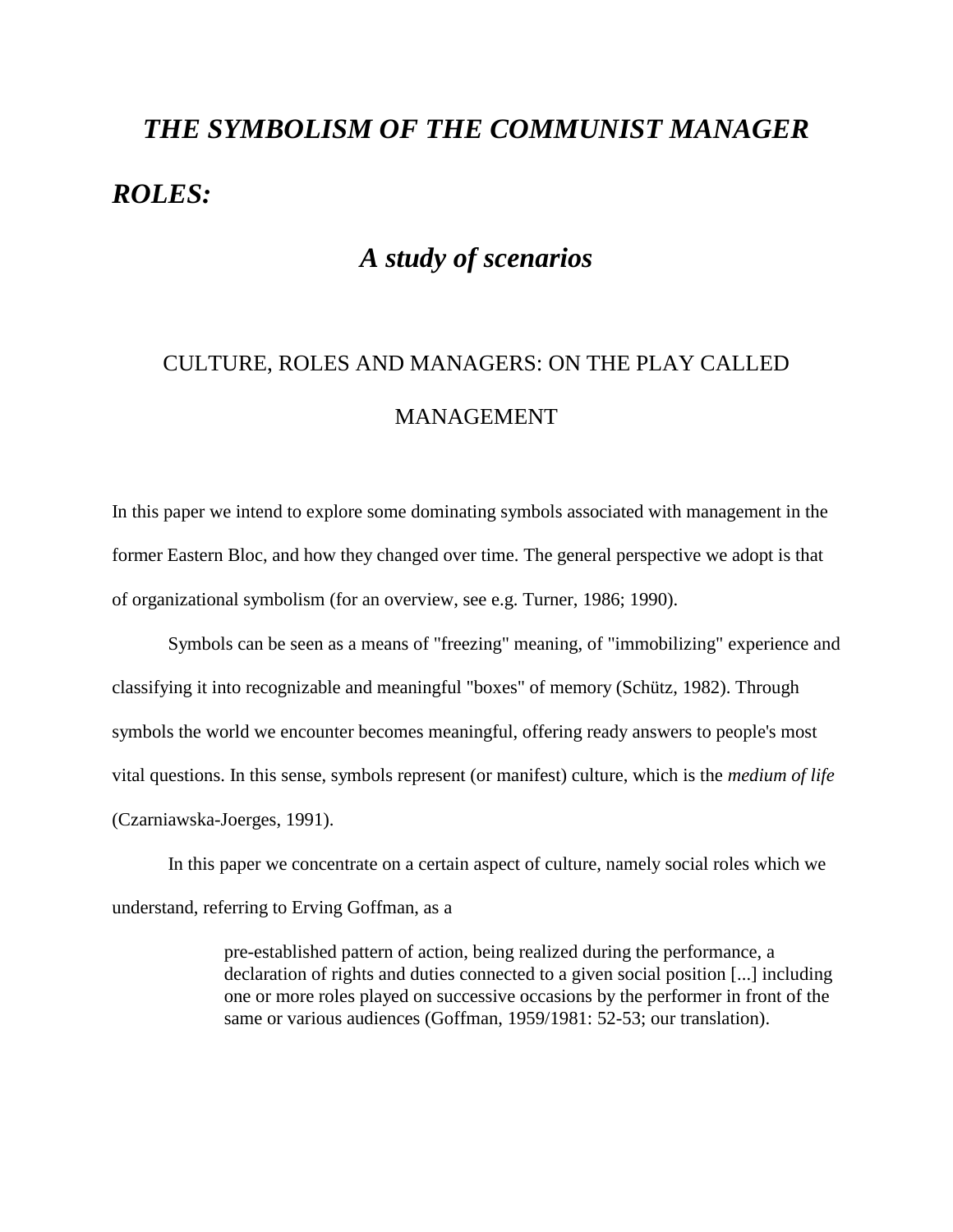The roles are replicated, or as Emmet puts it, they are "repeatable patterns of social relations" based on what is considered "acceptable" by society (1966: 15). Although repeatable, the roles are neither "objective" nor "solid". They are re-constructed and co-constructed by the actors performing them (cf. Czarniawska-Joerges, 1992b). The performances and expectations (as to what is "acceptable", "normal", etc.) are influential factors which inspire, motivate and set limits to the tentative performance of the roles. We see the whole process of role performance as a kind of social negotiation, with extensive "use" of symbols. These negotiations are undertaken because people want to put meaning into their lives and to deal with a nontransparent (social) reality. The performance of roles is thus a way of enacting culture, rules that compose the meaning - "not necessarily in the sense of acceptance, but of recognition" (Czarniawska-Joerges, 1992b:126). People either meet these expectations or rebel against them - both being ways of acknowledging them.

Further, we do not believe in an objective "social structure", but in an ongoing performance. Societies and organizations studied in this light reveal a great resemblance to the theatre, so we adopt the theatre metaphor<sup>2</sup> as the "second level" metaphor, culture being the "first" level" (Alvesson, 1993). Theatre-as-metaphor has long been used in the social sciences (cf. Goffman, 1959/ 1981; 1974; Burns, 1972; V.Turner, 1982; Mangham and Overington, 1983; 1987). The way we use the metaphor is inspired by Erving Goffman (see Goffman, 1959/ 1981).

In our study the play called management was played on many stages in one big theatre: Polish society under communism. We look at how the official scenario evolved over time, and we concentrate on the role played by one of the organizational actors: the manager.

<sup>2</sup>It would be more correct to speak of metonymy, or a figure of speech, whereby a part stands for the whole: theatres *are* organizations.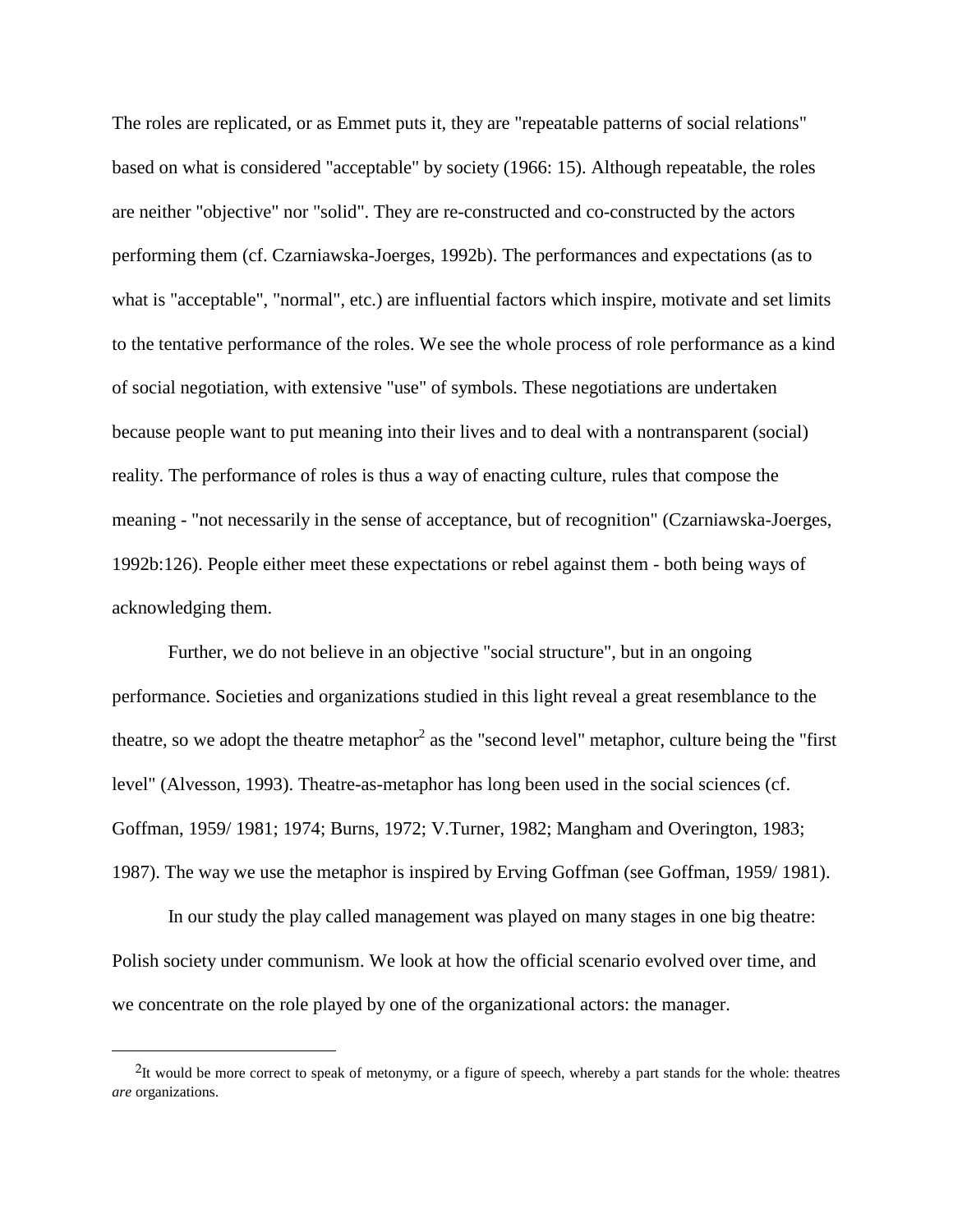#### **Communist managers as actors**

The actual performance of social roles is an outcome of social negotiation between the actors and their audience. Under communism part of the audience enjoyed special advantages. Communist Poland was described by Staniszkis (1989) and Wesołowski and Wnuk-Lipiński (1992) for example, as a totalitarian state, i.e. according to the latter "the rule of an uncontrolled elite, supported by a mass political party, and executed by bureaucratic institutions that pervade public life" (p. 85). This elite commanded a massive propaganda apparatus, and they possessed a monopoly on interpretation and were aiming to maintain a monophony (Głowiński, 1992). They possessed the means for a more or less enforced fulfilment of their expectations (for an empirical study of the expectations to which Polish managers were exposed, see e.g. Czarniawska, 1985). Expressing a difference of opinion could be an act of true heroism, or at least of personal strength (on dignity in a totalitarian society, see e.g. Michnik, 1991). That, however, is a topic for a different study. In this paper we focus on the official screenplay, or a specific part of the social role consisting of "transmitted ideas" intended by their authors to be "received" without discussion.

#### IN THE MAINSTREAM OF SYMBOLS

#### **The method**

To establish what the dominant symbols were, we turned to first-hand sources representing the "most powerful among the audience", i.e. *Trybuna Ludu,* the Polish Communist Party's daily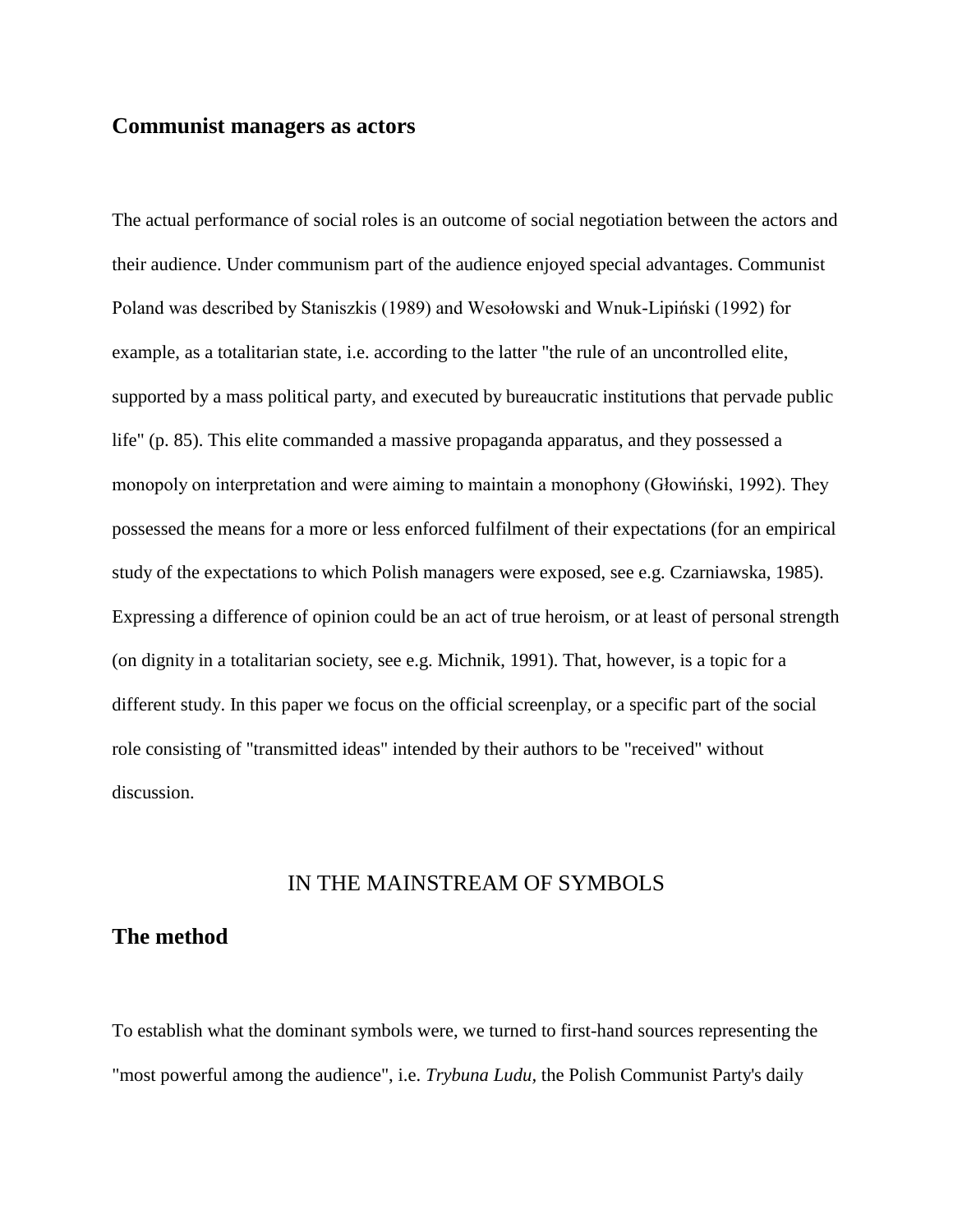newspaper, of which we made a detailed study. As a division of the (institutionalized) Polish communist era in four phases is quite common (e.g. Bolesta-Kukułka, 1992), we decided to select an entire volume of the paper from each phase for a thorough study. The phases are related to the ruling régimes: the years of Stalinism (in Poland under president Bolesław Bierut), corresponding more or less to the 1950s; the 1960s under Władysław Gumułka; the 1970s under Edward Gierek; and the 1980s under Wojciech Jaruzelski.<sup>3</sup> We decided to choose relatively uneventful mid-phase years, i.e. years with no nationwide strikes or other dramatic national events.<sup>4</sup> We considered the following years typical and thus able to represent their "phase" reasonably well: 1953, 1966, 1976, 1983. We also hastily looked through other (incomplete) volumes of the paper from all the presumed phases, in order to be able to establish something of a context. We spent whole days in the library, doing 5-6 hours of intensive reading a day. This library study was like a real voyage of adventure to the past. We really felt that we had "moved into" it; it was like being engaged in a "live" field study.

In addition we studied literature from and about the periods. We also discussed our reminiscences of TV and radio programmes, at one point together with a helpful journalist who had worked for the Polish radio since the 1970s. We also consulted our reference group, consisting of a pre-1989 director, a pre-1989 middle-level manager, a management consultant active before 1989 and a historian, who all helped us with comments and suggestions.

The procedure we adopt in reading and commenting the texts is that of the "theatrical review". We interpret the sources as different descriptions of the scenario: some are written by

 ${}^{3}$ Except for Boles ${}^{3}$ aw Bierut, who was president, the listed communist leaders were first secretaries of the communist party, or the Polish United Workers' Party.

<sup>4</sup>During such "critical periods" the media spoke less about management or managers, and more about politics and bloc-politics, which are not our concern here.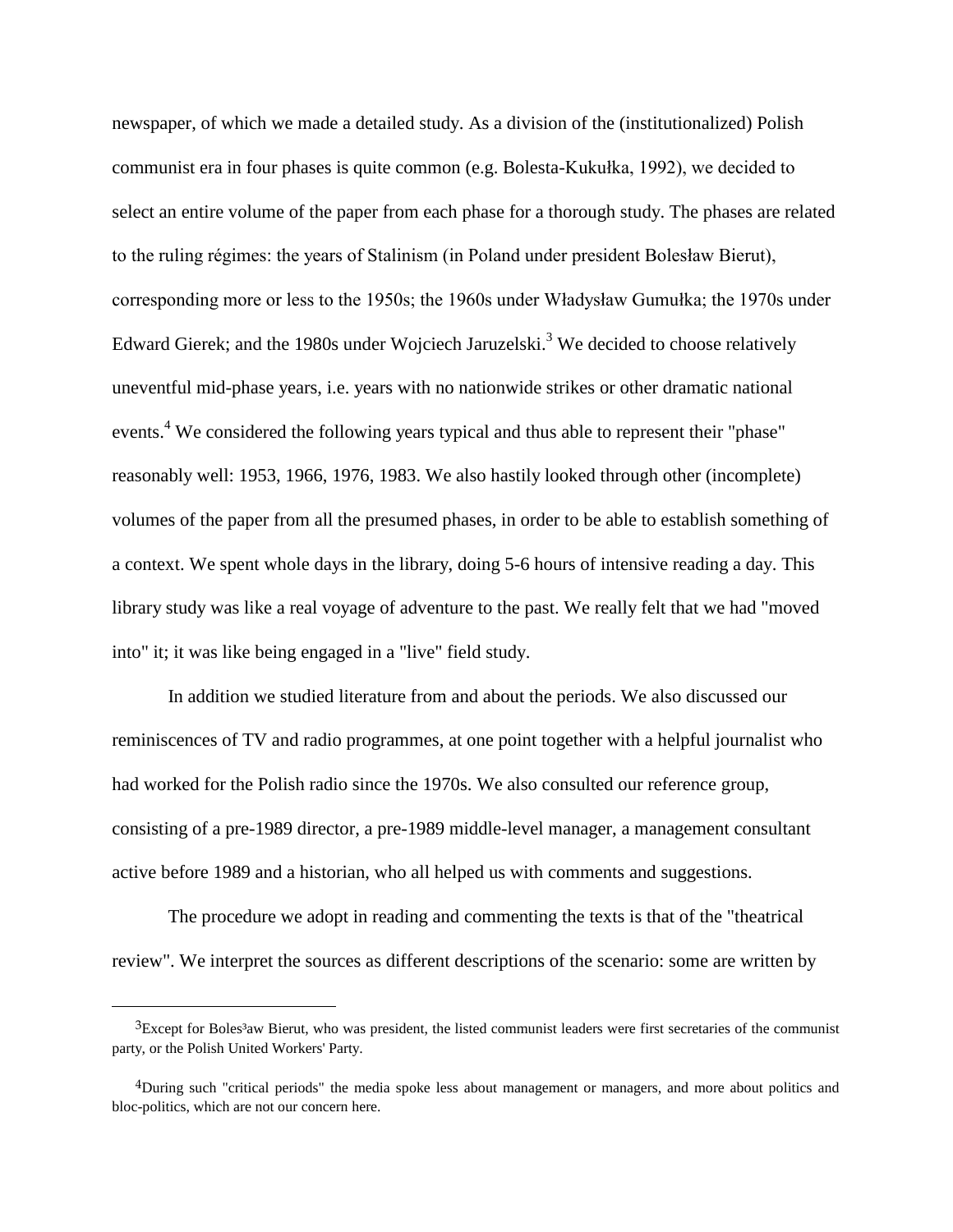the dominating authors themselves, some are critical comments on the original screenplay. We use them all to write our own review, and we use this to reflect upon the "new drama", i.e. on the effects of the old official roles on the possible interpretations of the new managerial role, as publicized by the contemporary press.

The general method adopted is that of a retrospective study, a variant of the case study, or a

> study of a development of certain phenomenon. The process, or focus, is chosen by the researcher, the time frame is beyond the decision (Czarniawska-Joerges, 1992a:8).

Our study is historical. However, we seek not to establish "the truth about the past", but to reinterpret it, because the accounts "change in time, as new events demand new interpretations" (ibid: 8). We mainly use the method of a critical analysis of culture (Denzin, 1992). We critically examine the contemporary press of the studied period - the vehicle through which symbols were not only brought to public notice but also proclaimed (in a totalitarian society).

In our analysis we assume that the manager's role within the organization was relatively homogeneous. The diversity of organizational cultures in communist countries was modest (Czarniawska, 1986; Obłój and Kostera, 1994). The organizations were typically similar to each other, individuality was discouraged. This is a working assumption, however. It is helpful to our study but is far from a "general truth" about pre-1989 Poland. The variety of actual organizational cultures in communist Poland ("handicrafts", small businesses, certain cooperatives, etc.) is also interesting, and could be a topic for studies of different managerial roles.

#### **The findings**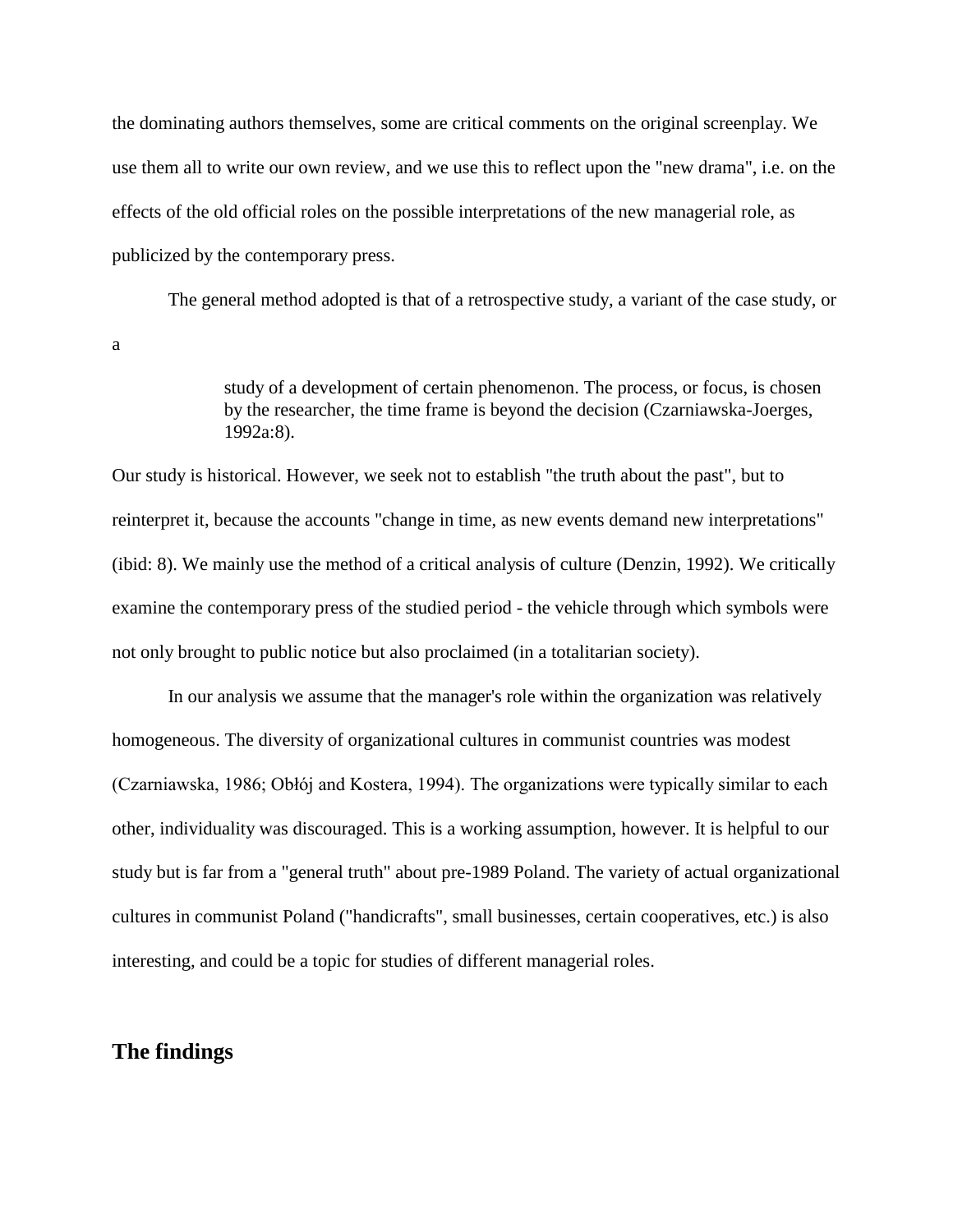After the Stalin-Roosevelt-Churchill deal, Central and Eastern European countries came under Soviet rule. At first the development of the system was fairly similar in all the countries that were "taken over". After Stalin's death the countries experienced a similar but not identical development. We speak here of "the" communist manager's social role, but we are focusing primarily on the roles of Polish managers under communism. We, the authors, both live in Poland and are most familiar with the Polish context. It was both different and similar to that of other countries of the communist bloc. The Polish version of communism can be said to have been relatively "liberal", as compared to other Eastern Bloc countries. Direct terror was less obvious, and the people were more openly critical of the system. However, it seems reasonable to assume that there was a certain similar tendency in the official propaganda (cf. Kieżun, 1991).

The role of the communist manager was strongly gendered - it was clearly a male role. Even if women could occasionally become managers, they had to adapt. Only the role we here call the Activist could be occupied by a female: women acquired a certain right to co-author the screenplay but during a limited period of time only, perhaps just during the first years of communism. The rest of the communist managerial roles were as good as exclusively male. We therefore use masculine forms in describing them, since "being male" was an important element of the role.

#### *The Activist*<sup>5</sup>

<sup>5</sup>During the early years of communist rule in Poland (late 1940s and early 1950s) there were two broad categories of managers: the political activists, who we describe here, and pre-war professionals. The latter group was, however, more of an "underground", in the sense that it was certainly not in accord with the dominating ideology, and therefore lies outside our main interest here. The pre-war managers were used by the authorities as a "reserve for crisis situations", e.g. if a factory was in bad shape a pre-war manager could be asked to take it over, but once the situation was remedied, the manager was usually dismissed immediately, and sometimes even arrested. Our reference group quoted an example they believed was typical: a pre-war manager and engineer, Mr Brzostowski, was assigned as manager in a crisis; then, when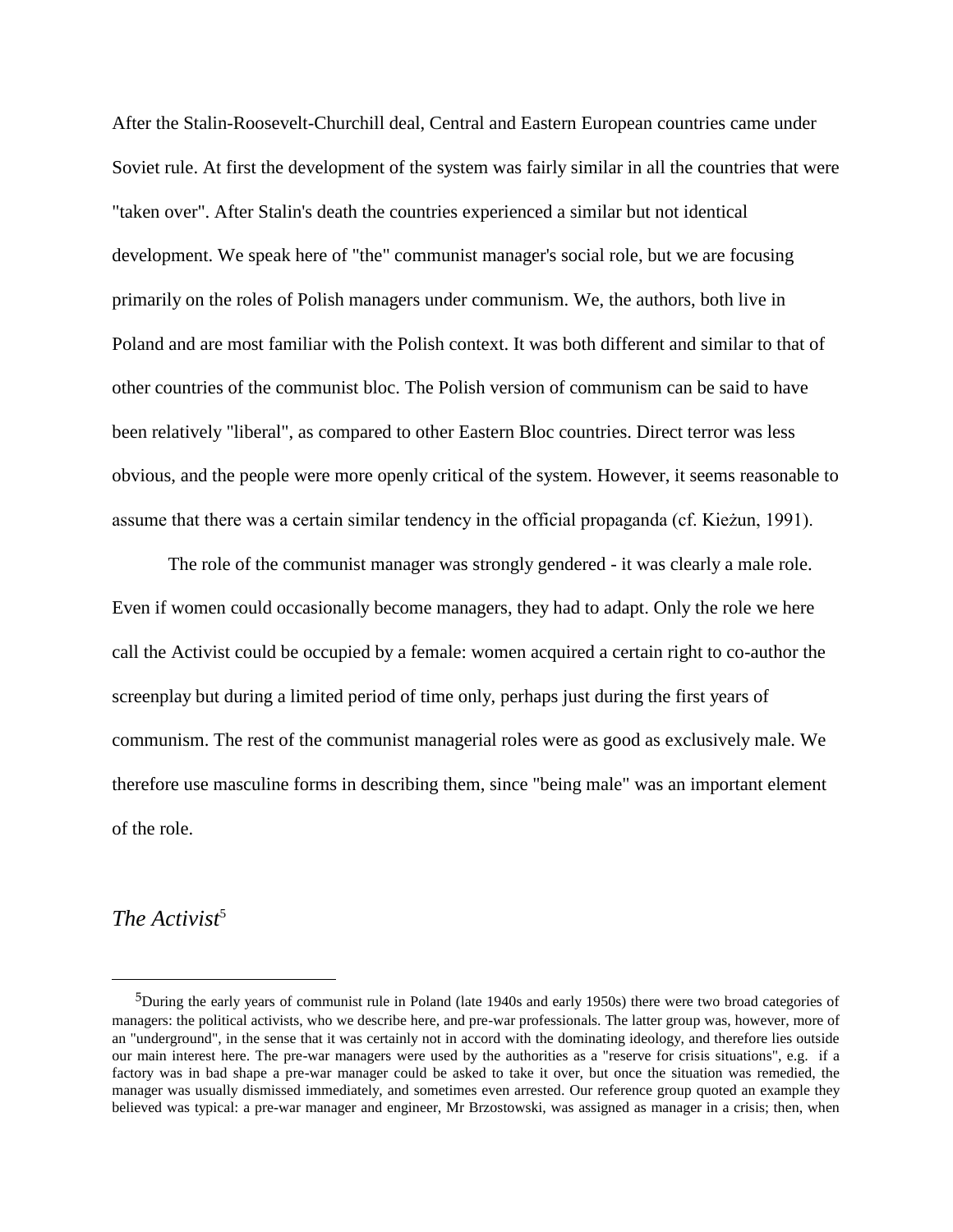During the first period of communism management was to break with all the capitalist traditions. While Marx and Engels did not speak directly of the manager's role in a communist country (nor a socialist, for that matter), they strongly opposed any "enslaving division of labour" or separation between "mental and physical labour", and called for an all-round development of the individual in the production process (Marx and Engels, 1958 as quoted in Kieżun, 1991). The ephemeral picture of the future communist manager one can deduce from this (and similar) statements is that of a non-person, exercising non-power in idyllic surrounding of blossoming equality and (proletarian) self-actualization. Lenin, engaged in more practical interpretations and applications of Marxist theory, was more specific and less idealistic (or should one say, less naive?) in his writings on the role of the communist manager. Both fascinated and repelled by Taylorism (Kieżun, 1991), Lenin nonetheless promoted the application of Taylor's system in Russia, but without the elements of the "bestiality of bourgeois exploitation" (Lenin, 1954:246). The model of Leninist management was thus based on the Marxist concept of work and class morality and the principle of collectivism. The worker (and maybe this applied particularly to the manager) was a representative of the working class, someone familiar with Marxist theory and embodying a socialist attitude. These qualities would ensure motivation for efficient work, and for the professional qualifications which would ultimately guarantee efficient work. However, Lenin recognized the need for professional experience, even if the leitmotif always tended to be communist affiliation (Lenin, 1957). For Lenin the work itself was a vital motivator, enthusiasm was to be the prime albeit not the only driving force: in 1918 Lenin proposed a "piece-work"

the crisis was over, he was accused of sabotage and was imprisoned, he was freed from these charges in a rehabilitation lawsuit after 1956.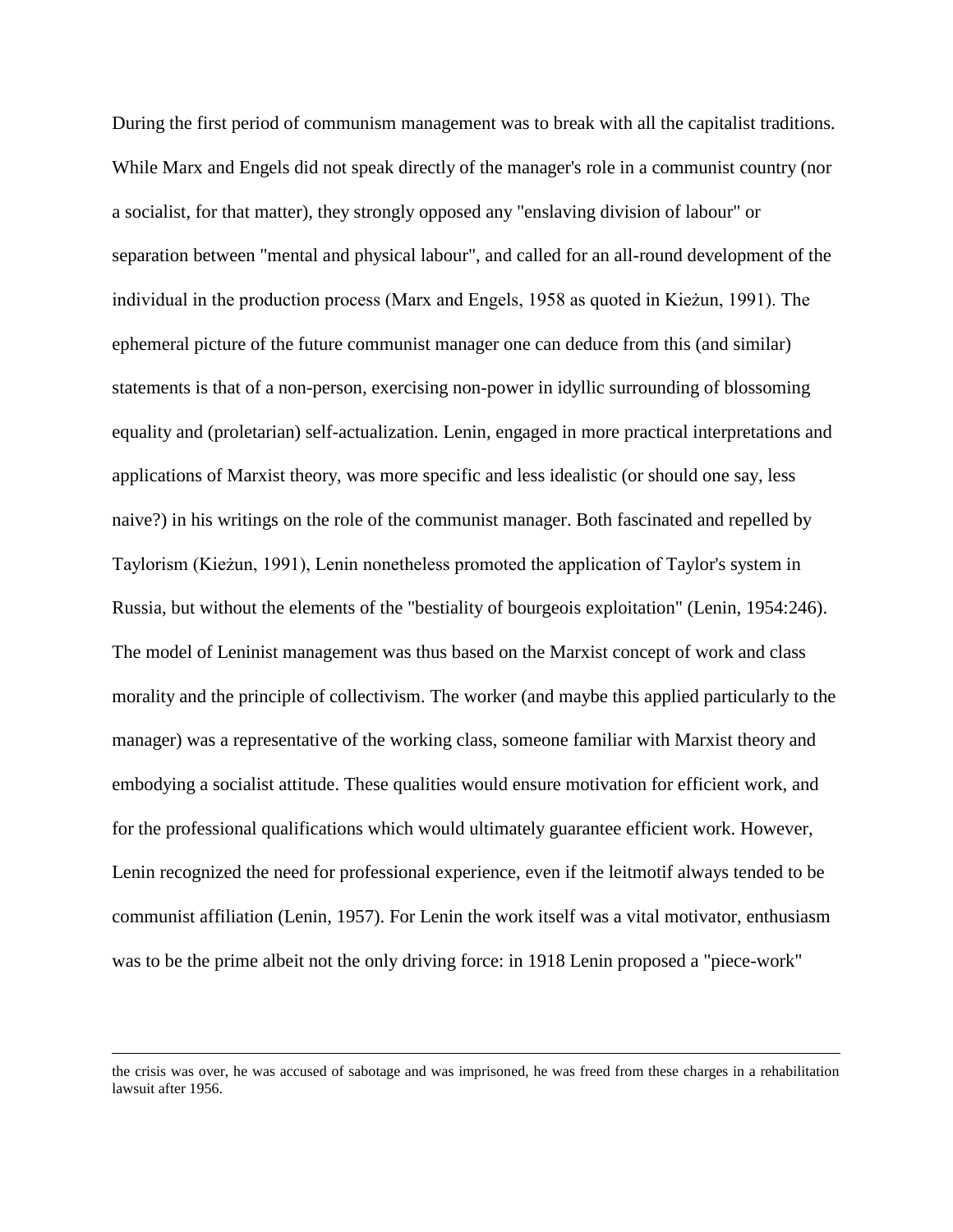system based on the Taylorist idea (cf. Kieżun, 1991). As Lenin also advocated the use of "heavy punishments", the manager at higher levels was to ensure discipline with an "iron hand" (ibid.).

Lenin thought that accounting and control were to be handled by the manager only in the first phase of communism. Later, the working class itself would take over these duties (Kieżun, 1991). Early Russian management theorists such as Gastyev and Jermanski repeated many of the Taylorist principles (such as discipline, order, self-control, functional control, etc.), only under new labels, as a "truly scientific system of work organization" based on Marx's concept of disalienation of the working class under communism (Jermanski, 1972; Kieżun, 1991 after Gastyev, 1924).

The manager-Activist was to be of working class origin (Gomułka, 1945), with a mature class consciousness. The new society was to be reminiscent of a united, uniform, unanimous organization, or "a single office and a single factory with equality of work and equality of pay" (Lenin, 1981:96 as quoted in Kieżun, 1991:15) and with absolute equality in living and working conditions (Kieżun, 1991). In such a society the manager's role was to embody the ultimate interests of the working class, to be its "avant-garde", knowing what is "really" good for the masses.

> A good director is a real treasure for the Party organization. Such a director does nor prompt the Party to intervene directly; he guarantees the proper execution of Party and government directives; he takes an active part in Party work and is able to make use of advice from below (of criticism of the working masses); and he can correct his mistakes of 'self criticism'. One can say without hesitation that a good enterprise director and good divisional director solve half the problems of the Party in the factory. (Szyr, 1951, as quoted in Najduchowska, 1976).

Lenin argued strongly for worker participation in the management process, but nevertheless he promoted the idea of "one man responsibility" and "one man will" at the "micro-level", as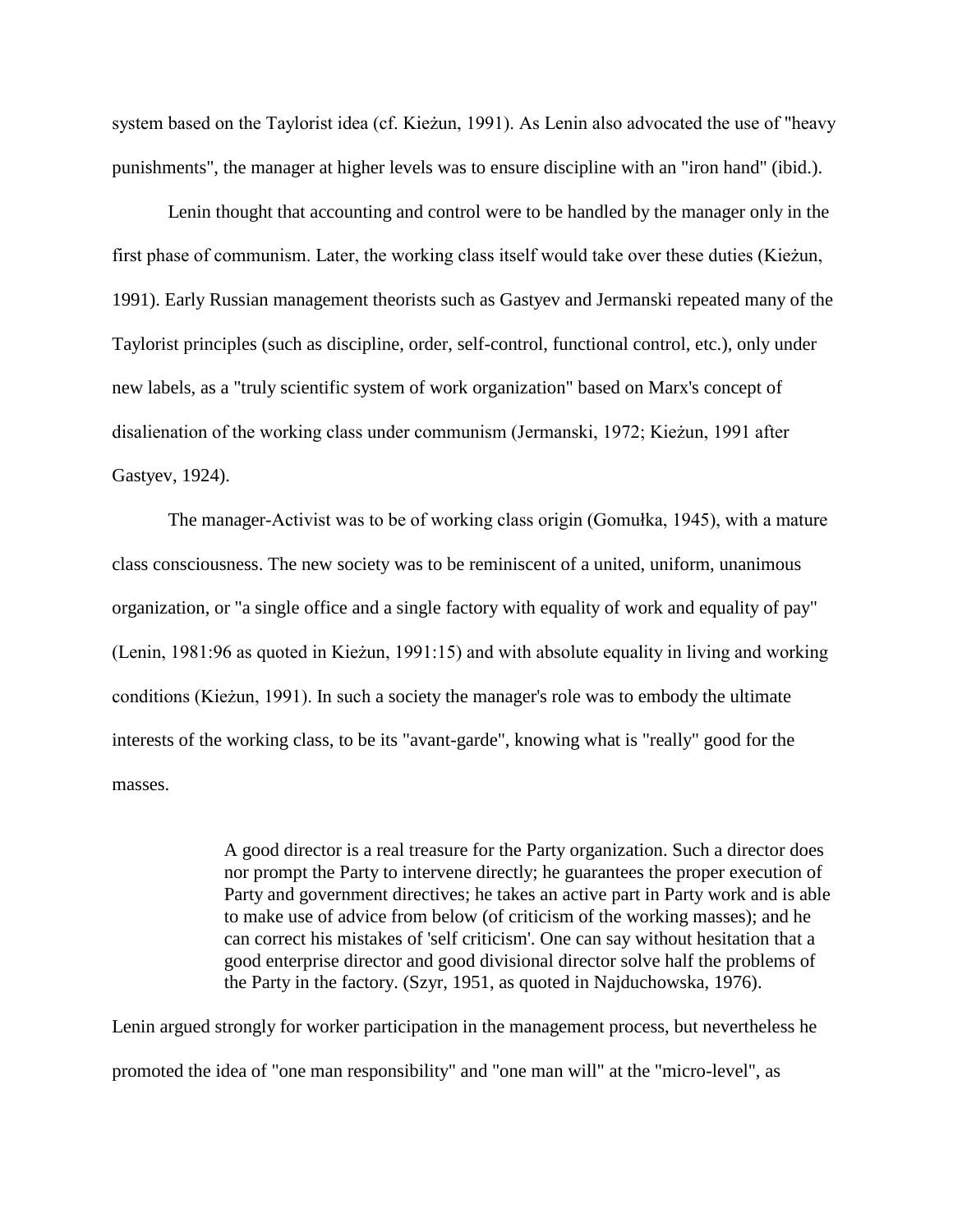opposed to the "macro-level", where strategic decisions were to be prepared collectively (Kieżun, 1991). Centralization was driven to the extreme (Koźmiński, 1993), but was labelled "democratic centralism". Officially, decision making was to be preceded by discussion with the comrades.

Under Stalin the Activist became even more of a despot, supported like "Batiushka"<sup>6</sup> himself by a severe punishment system (Kieżun, 1991). The enterprise was transferred into a small totalitarian system of its own, in the same way as its surroundings. Anything could turn out to be "sabotage" against "the good of the state enterprises", and could even be punished by death after an "exemplary" trial. A simple day of unjustified absence could be punished with a jail sentence. "Enemies of the people" and "parasites" were condemned to forced labour. The manager-despot himself did not enjoy civil liberty either, being subordinate to "higher levels" and subject to party control supervising his step.

*Trybuna Ludu* at that period was a deadly serious paper, speaking mainly of "battles" for the plan, "battles" for "rhythmic<sup>7</sup> production", "alertness" against "enemies", etc. - the war metaphor was employed intensively. There were very few funny articles or jokes, if any; the only examples we found in the issues we studied (1953) consisted of political satire, in heavy propaganda style. Nor were there many photos; the few that were to be found portrayed top Party officials, Stalin, and sometimes even workers, male or female, in their plain working clothes, smiling as they worked. We did not find a single picture of a manager, and only a few of engineers - and then in rather secondary roles (e.g. shaking hands with Party officials). There were neither pictures nor articles in honour of managers. Most of the texts about enterprises (and

<sup>6</sup>Batiushka means "Daddy" and was one of the names often used for the dictator, who was also referred to as the "genius of humankind" and the "sun of humankind".

<sup>7</sup>This metaphor was often used under communism to signify "continuous" or "well organized" production.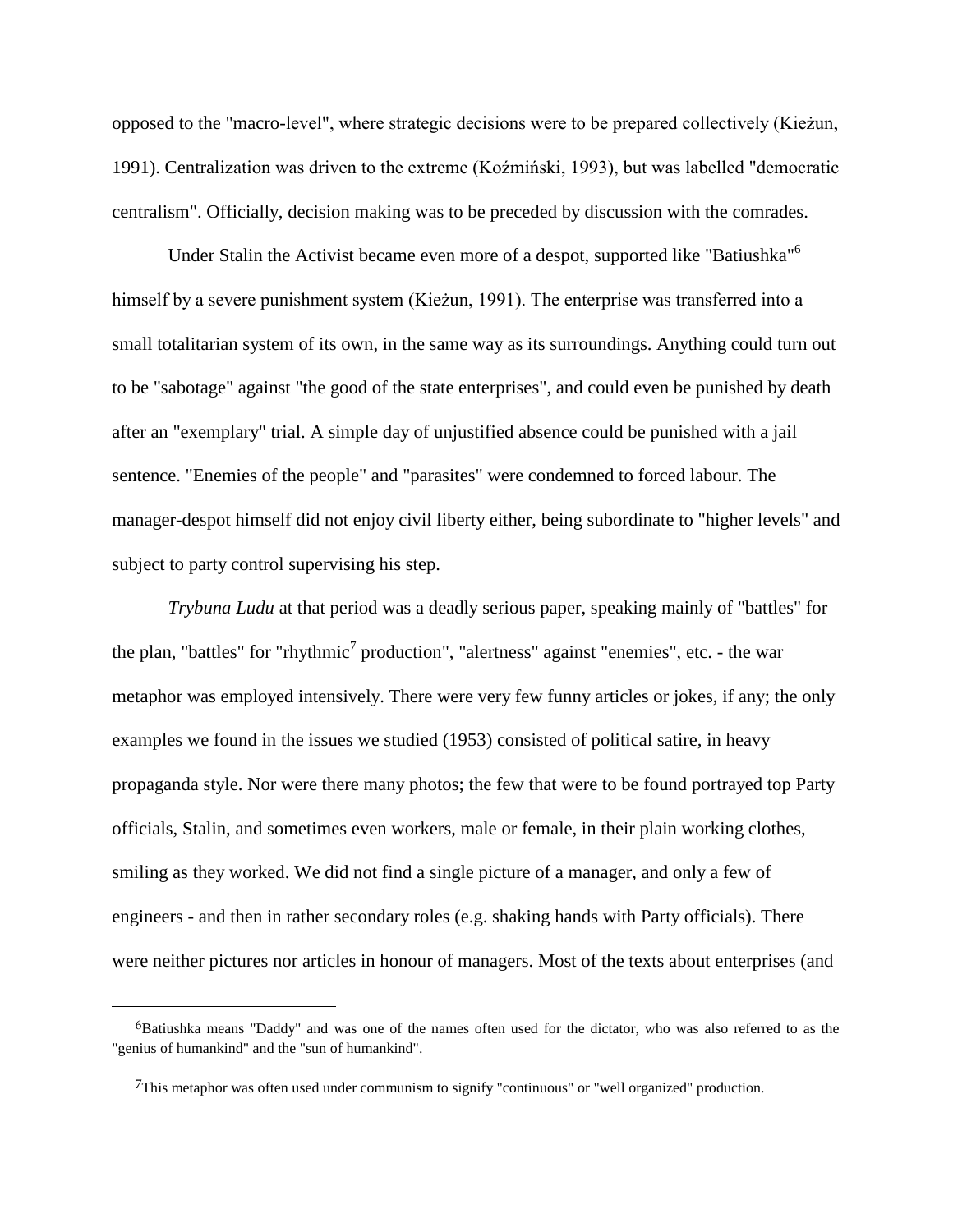there were many) concentrated on figures: how high a percentage of the plan had been achieved so far and how much would be achieved, and when. Very often the texts spoke of the workers (referred to as the "crew") accepting the challenge of new norms and committing themselves to achieve more ambitious objectives. Sometimes the directors were mentioned, as plain "members of the crew" (e.g. *TL*. 1953/ 3). In one issue, a speech by Poland's communist president, Bolesław Bierut, was extensively quoted (*TL* 1953/ 33). The text was entitled: "Achievement of plan objectives is the highest duty of every worker, technician, engineer, manager". The manager was not only mentioned in the title, but the president described broadly what a communist manager should be like. In the speech, the manager was called "supervisor" more often than manager,<sup>8</sup> and frequent use was made of the war metaphor. Bierut declared that:

> The supervisor should consider the worker, his working conditions, his pay conditions, his security; the supervisor should be friendly to the worker, just as in our people's army the officer is friendly to the soldier.

> Secondly, the supervisor should be demanding, should strictly espouse all the regulations... (ibid., p.1).

Bierut briefly mentioned that the "supervisor" should be skilled (the context implied it was technical skill that Bierut meant), and continued:

> The supervisor should have an adequate political attitude and class, and construct his/her<sup>9</sup> authority on it... The supervisor has to guard his/her authority, his/her dignity as a commander, because those who do not see that all their commands are strictly and well followed, are not worthy the name of commander (ibid., p.1).

Bierut then asked a rhetorical question: "Do we have such supervision in Poland?" and answered himself: "Not yet". Skills were lacking, because "we" (the Party) have given managerial posts to

<sup>8</sup>The context in which the word "supervisor" is used here implies that Bierut meant managers at various levels, possibly including the directors at higher levels.

<sup>9</sup>Gender unclear in this and following expressions.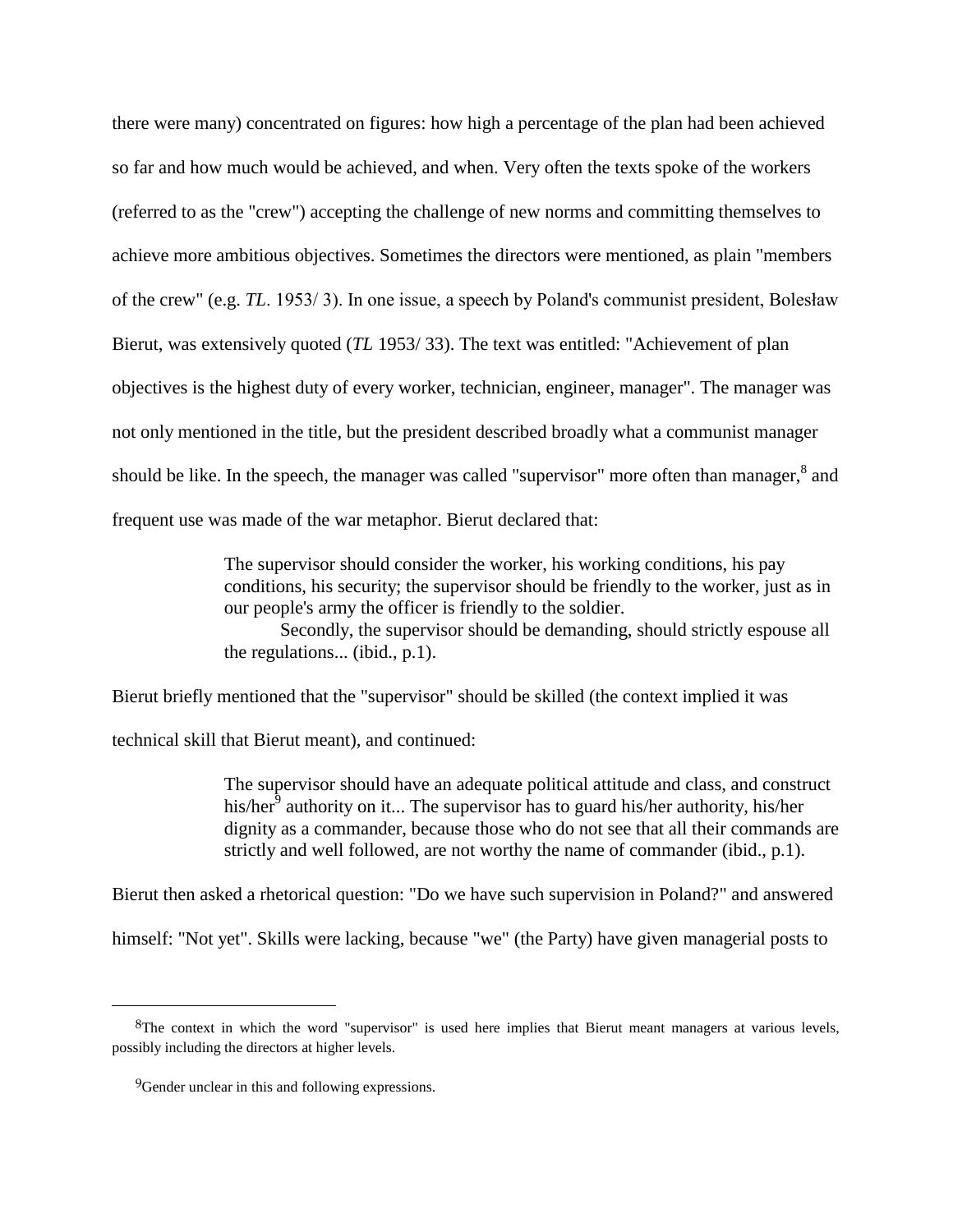very young people. But we would do, soon, because the Party, the "educator of the nation", is taking care of the managers' development.

> ... a true manager, a true commander is not afraid of critics and control from the masses, from various links of social organizations, because such creative criticism is the driver of his development (ibid., p.1).

Bierut reminded the managers, that

 $\overline{a}$ 

... Lenin and Stalin pointed out many times that the task of management is not only to foster, to organize the masses, but to learn from them, to take their voice into account (ibid., p.1).

*TL* was certainly trying to "educate" and criticize the managers. Just as praising articles - naming heroes by name - were very few, reprimanding ones were far from rare. Sometimes a hateful category of managers was named such as "bureaucrats" (*TL* 1953/ 37). Another vicious group of business people consisted of the "speculators", e.g. private traders, who were described in the harshest terms, for instance as "enemies" deliberately aiming to harm the working people of Poland (e.g. Mink, 1953; *TL* 1953/ 5). Nor did the paper refrain from mentioning reprimanded managers by name. Managers, under their full names, were labelled "too conservative", "not determined to struggle for supplies" (Torończyk, 1953); another manager was said to believe "that managing meant issuing commands and shouting" (*TL* 1953/ 58), and the directors of a mine were declared responsible for all possible disasters<sup>10</sup> (Oleń, 1953). In only a few examples of praise was the manager ever mentioned. For instance in a text on a construction enterprise, the

 $10$ This was a particularly frightening text. In that epoch the mines were being utilized very intensively ("the economy of plunder"), not because the managers decided so, but because of the challenge of the plan quotas. Coal was exported (or rather - sent) to the Soviet Union, and so exploitation of this resource was seen as strategically important. This led, of course, to catastrophes. The managers in the text were quoted as explaining that the accidents were due to "natural forces"; they could hardly say that the authorities were pressing them to exploit coal senselessly. The author of the text ridiculed the managers' claims, pointing out that "it is an easy excuse to blame nature", and that everybody knew that accidents were due to mismanagement.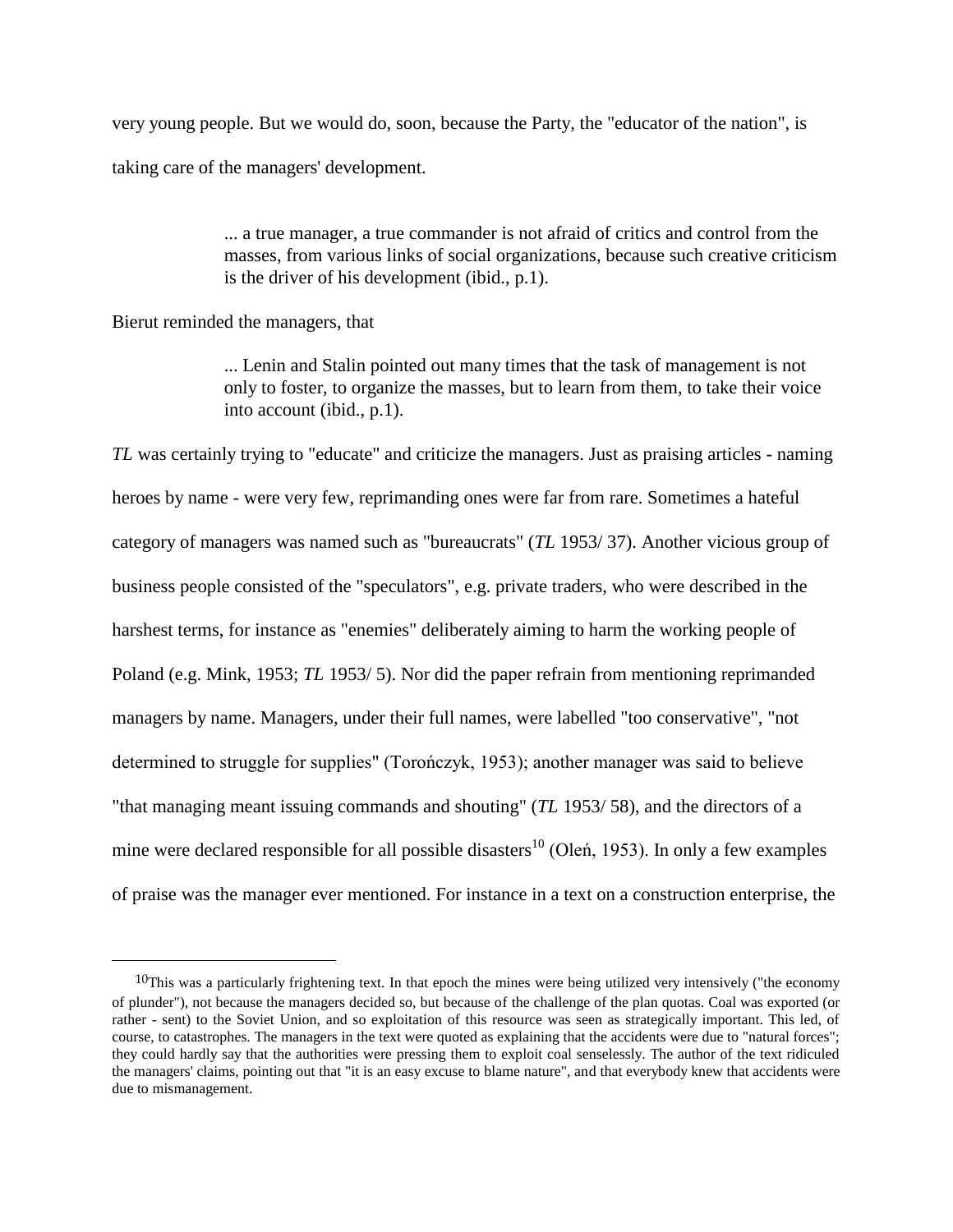manager was praised by name, because he was "the manager and teacher" of his subordinates, spending much time on teaching his workers (Stępowski, 1953). A second positive text referred to the Ursus tractor factory. The paper published a letter from the factory management, the Party organization and the workers' council to "comrade" Bierut, assuring him in the name of "the entire crew" that the company was intending to do even better in the future. The company was celebrated in the paper, but it was the workers and the local Party representatives who got all the attention; the managers were hardly even thanked (*TL* 1953/ 106).

The issues of the Party newspaper from 1953 often presented women workers, in fact nearly as often as male workers. The texts often spoke of women's emancipation and the issue of March 8 was dedicated to women's battle for equal rights - naturally in Western countries where inequality prevailed. Even though this interest in women's situation was heavy with propaganda and hypocrisy, at least it existed. But in none of the later issues we studied was there much about women at all; after the early 1960s women tended to be treated paternalistically and not really to be taken seriously.

Overall, the role of the Activist was strongly characterized by "enthusiasm", "commitment" and "sincerity". In a study of the dominant literature of the time published in Stalinist Poland, Głowiński shows convincingly how the monophony straightened, flattened out and specified meaning (the monopoly of meaning). The propaganda stressed the total commitment of "activists" of all kinds (and everyone was supposed to be an activist, otherwise they were "enemies of the people"), in a complete and naive identification with the (shallow) role (Głowiński, 1992).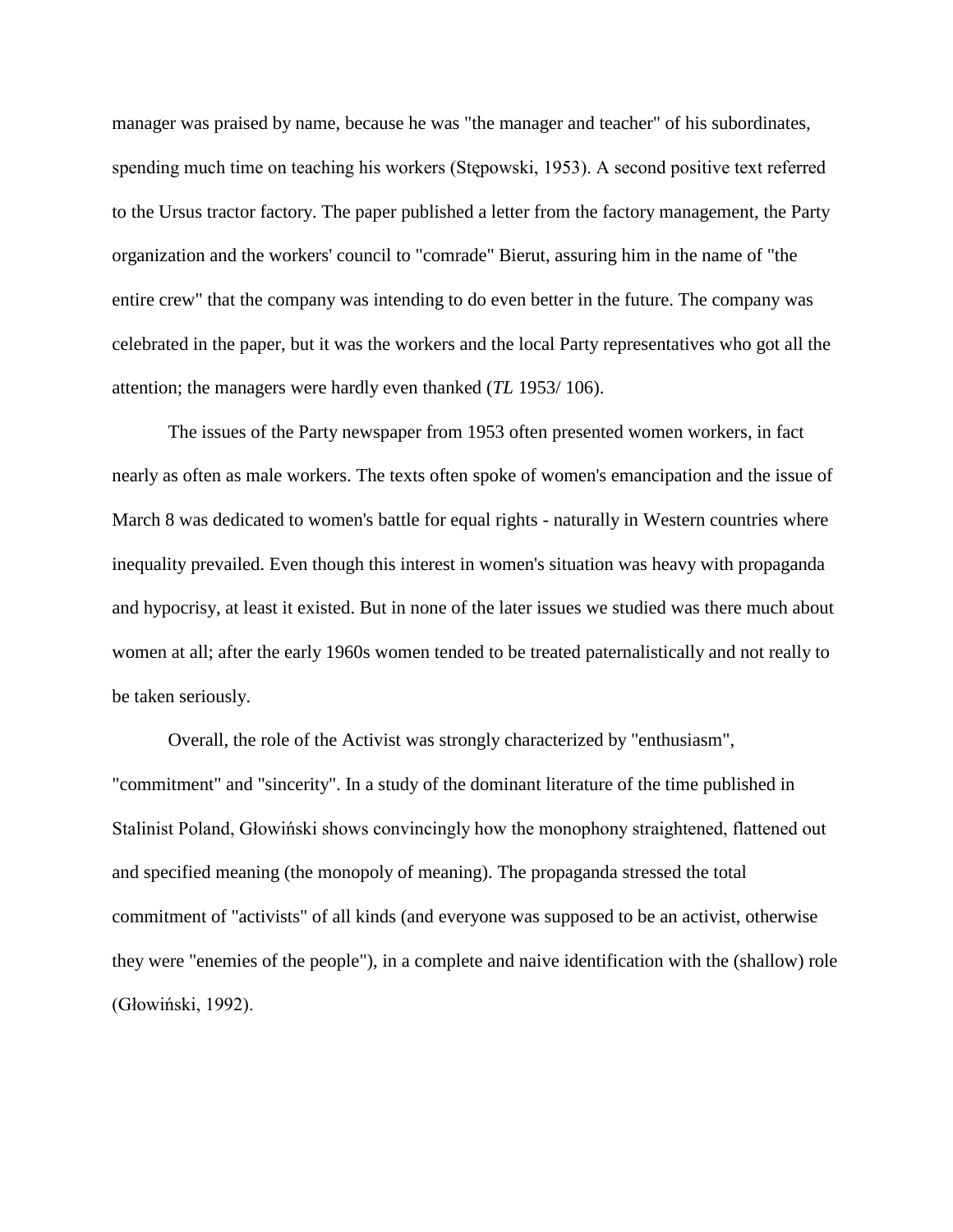[W]e will not spare ourselves in the struggle against the sources [of human mistakes and errors]: cynicism, indifference, hypocrisy and lies (Brandys, as quoted in Głowiński, 1992: 69).

Thus the scenario embraced no distancing from the role; it is doubtful whether separation from the role was possible at all on the individual plane. Certainly, anyway, the manifestation of such distancing was hard in times of direct terror and coercion.

The Activists' stage and scenery<sup>11</sup> was of the most unpretentious kind. They had no secretaries, no cars, no offices. All they had at their disposal was perhaps a company bicycle, a modest room more reminiscent of a monastery cell (no sofa, no armchairs and *no books*). The male Activist wore no tie or formal suit; he was dressed like a worker and spoke like one. The female Activist could wear a suit resembling an army uniform with a dark skirt and high boots, or the typical dress of a revolutionary with a long leather coat and a fur hat. On the wall hung a portrait of Stalin (and perhaps also of Lenin). If the Activists had any works of art in their rooms it was likely to be a statuette of a worker or a picture of a 1st of May Demonstration. They liked to argue and often engaged in discussion, actively and intensely upholding the Party's point of view. They did not spend much time in their rooms, but walked around the factory talking to people and supervising them on the spot, or meeting with Party and Secret Police officials. They behaved in a plain and unpretentious way, much like simple unschooled souls, in fact. They were not keen on ceremonies and rituals. Their favourite profile was one of simplicity. Their scenery was ascetic and meagre, symbolizing the purely idealistic commitment of the role.

It should also be noted that the scenery had great symbolic importance: superficial artifacts could indicate clearly whether one was "good" or an "enemy", and such details as socks

 $11$ The following description is based on TV-documentaries and films; our interview with a relative of an early Activist carried out by the authors in March, 1993; interviews with our reference group; stories by Szczypiorski (1987/ 1990).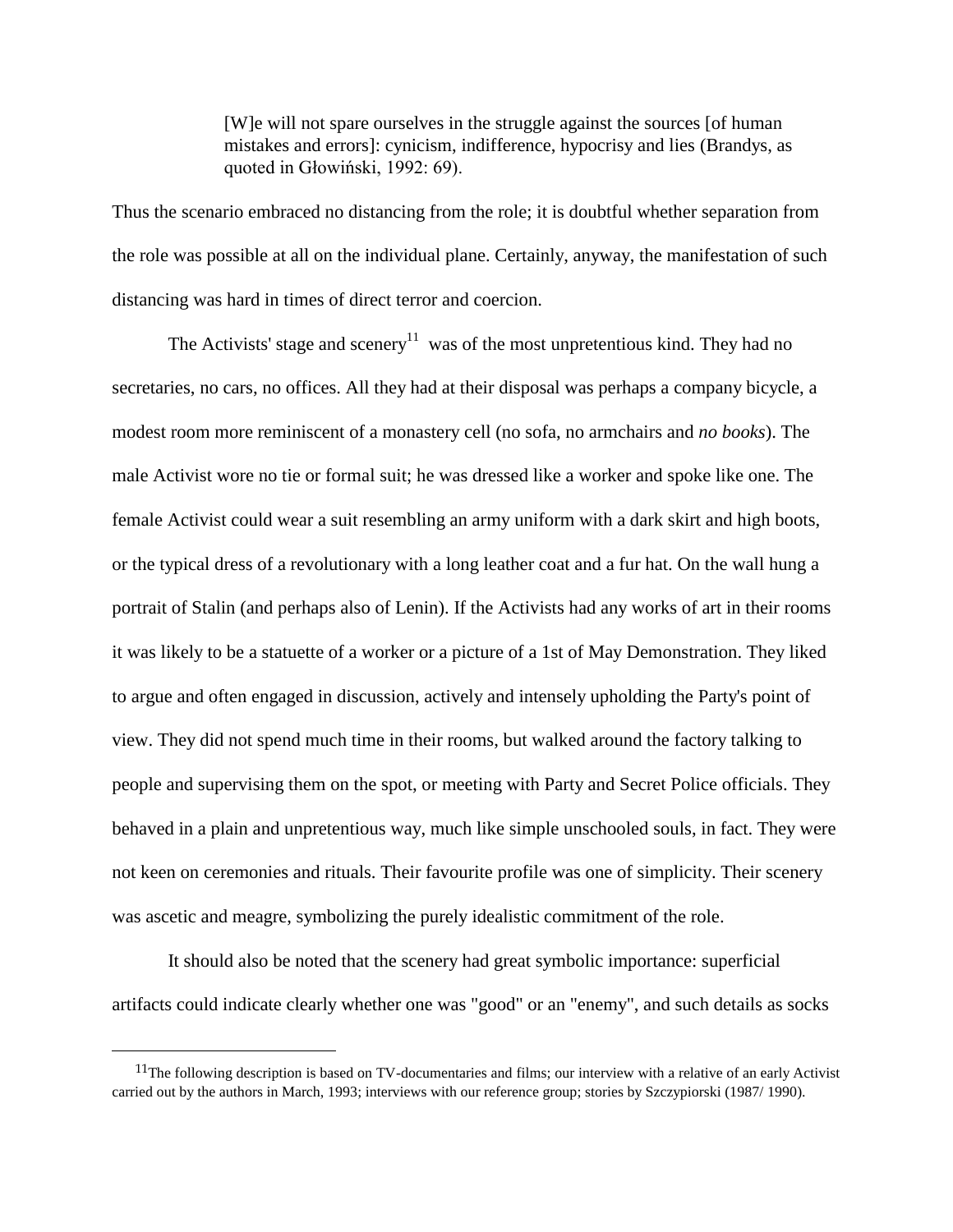of the wrong colour could signify that you were a traitor who should be reported to Security (Głowiński, 1992). The Security people did not have to be quite so modest: there were special shops "behind yellow curtains", where they could buy attractive goods, unavailable to other people.

#### *The Bureaucrat*

In the Khrushchev era a different archetype of the communist manager emerged, together with mushrooming institutes of management, centres for management studies and analysis, etc. (Kieżun, 1991). The focus was now on procedures, techniques, operational problems and processes (cf. Piłejko, 1969; Grosman, 1969). The idea was to combine "technology and people in the uniform production process" (Prudienski, 1967 as quoted in Kieżun, 1991:25). Planning, operations research, harmonograms of various kind were the hot topic of the time. The manager became a clerk engaged in preparing projects for plans, dealing mostly with figures, according to Koźmiński in a critical essay on management in that epoch (Koźmiński, 1976). The manager was to embody the scrupulous accountant, preparing "the logic of the functioning of indices that permit supervision of the enterprises by the higher echelon" (ibid: 398). Commenting upon the social role of the manager of that time, Koźmiński observes that

> the independence of the managers appears imaginary, as they only take, then, part in the process of execution of the plan, decisions that correspond to the preferences of the higher units (in other words, those that flow from the plan itself) (1976:399).

The manager was supposed to provide the higher authorities with information; he was also the supervisor, organizing the execution of the plan. He "redistributed planned tasks", "set norms", transmitted information "adequate to execution of plan", "guaranteed input factors", "controlled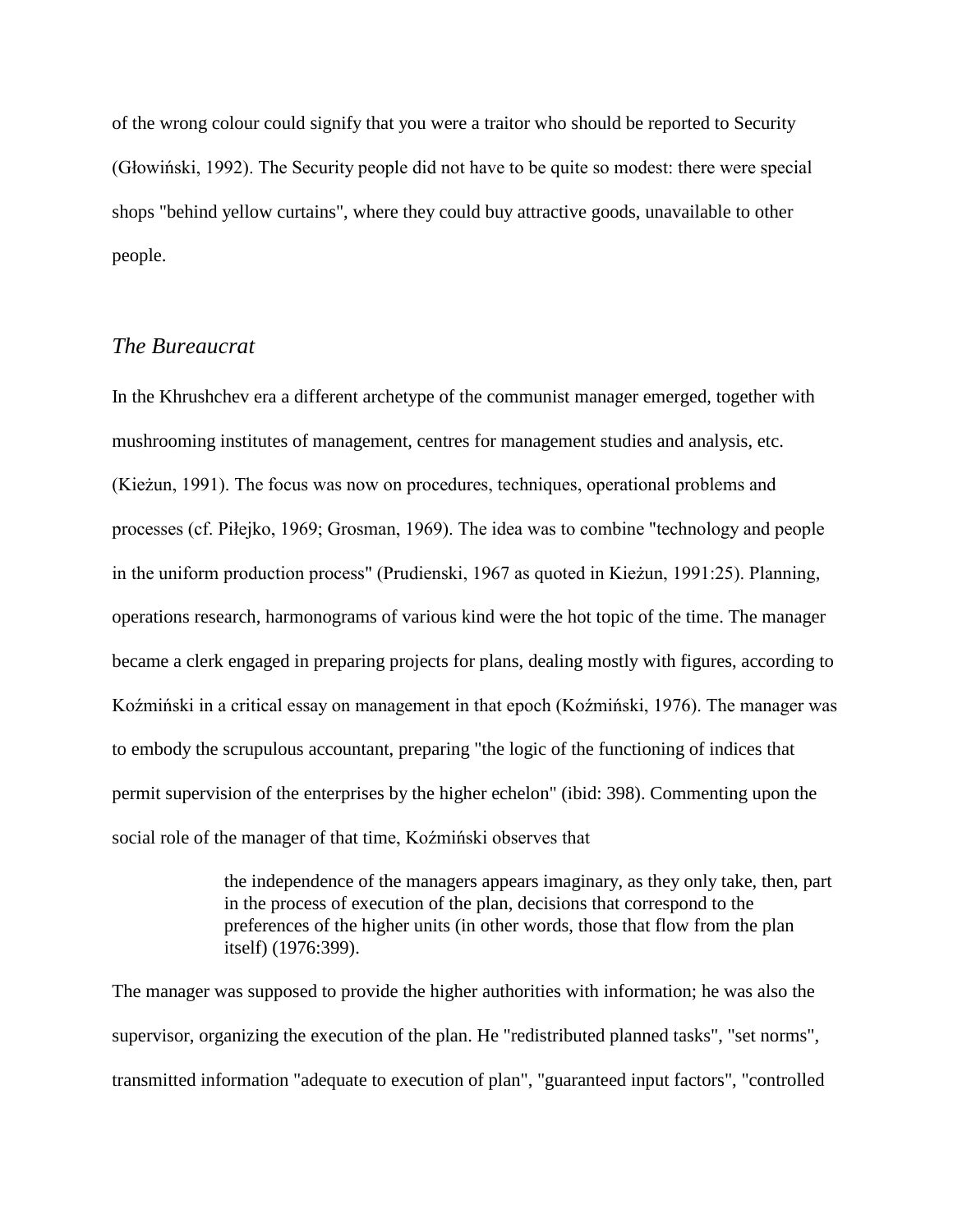the activity of organizational cells" (Koźmiński, 1976), and so forth. Control of the enterprises (and the managers) was highly developed, but not by means of direct action (or terror, as in Stalin's time). The instruments of control were now regulations, indices, indicators and figures, and planning became highly complicated (Piłejko, 1969; Grosman, 1969). Najduchowska, describing the coming of new times and changes in the expectations to which the communist manager was exposed (from party-man to "professional"), makes the following significant statement:

#### *Much is forgiven* a director if he does his job well, conscientiously, and professionally (1976:435, our emphasis).

But the political dimension is still crucial (*much* is *forgiven*), although you can be accepted if you work conscientiously - *sine ira et studio*, one is tempted to add.

The ideal of turning the economy into "one big factory, one big office" now seemed to have more or less reached completion. The enterprises appeared to be copies of each other, tiny elements in a big machine. The organizational rules imposed were characterized by a high degree of homogeneity; most of the regulations stemmed from a higher level of bureaucratic rules. Goals were seen as having a hierarchical order, and the ideal was to "integrate the goals of macro- and micro-organizations" (Piłejko, 1969: 62). Kieżun (1978) explains the direct and immediate impact of the communist party on the manager's work. It involved the following areas: creating plans for the development of the macro-organizations; motivating (in the societal sphere); controlling the realization of plans by individual enterprises; solving social problems and conflicts; appointing managers (ibid: 161). Thus, it was the Party officials who were supposed to be "creative"; the manager's role was simply to carry out tasks and to administrate.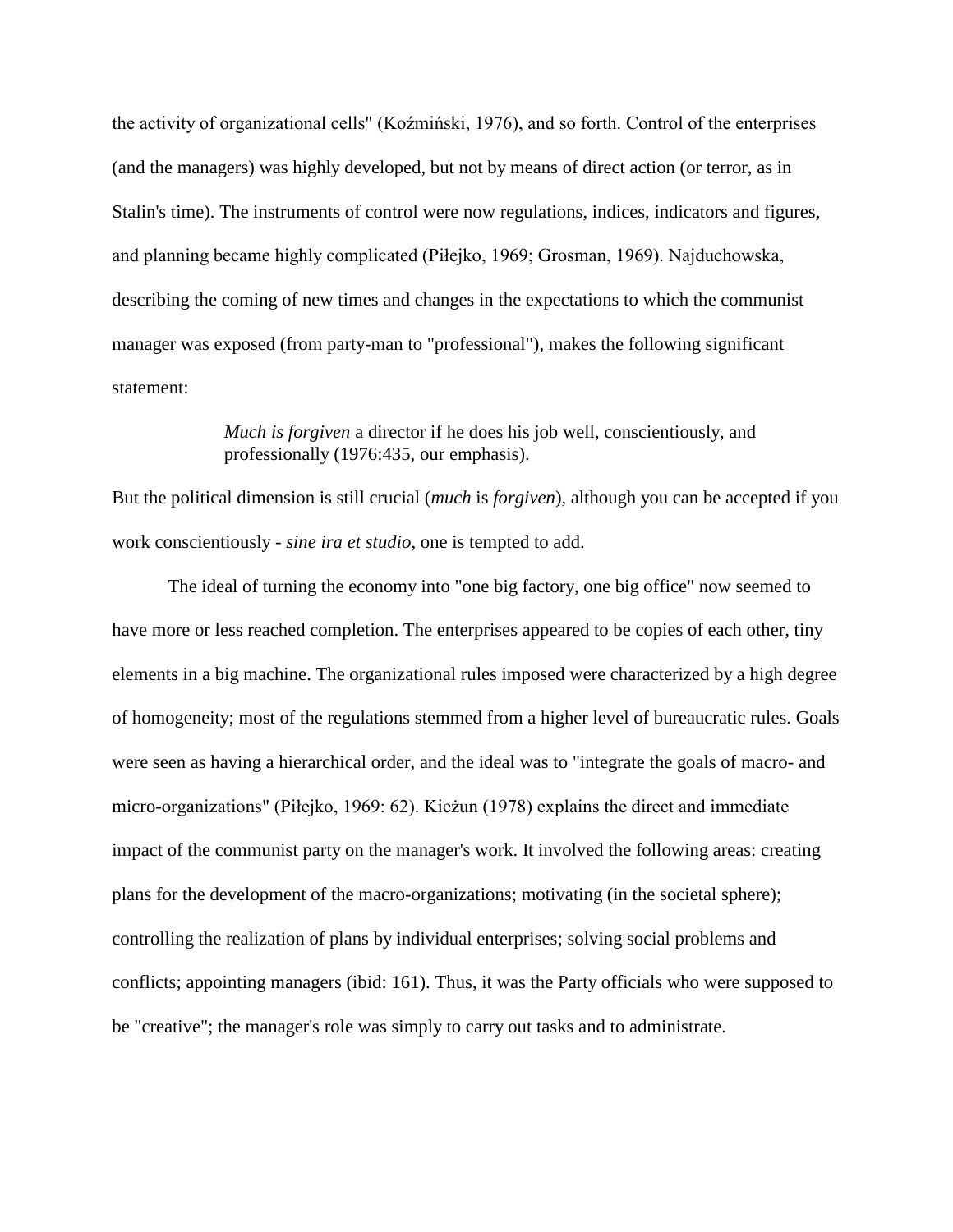The following quotation, from Sarapata's critical essay on pre-1989 management fits well into the picture of that epoch:

> [t]he manager of a given enterprise was greatly restricted by the regulations and directives he received, he had a very small margin of freedom in choosing products to be turned out, in choosing subcontractors, in choosing customers, in fixing prices, in fixing the remuneration of the employees, and in selecting his personnel. His main duties consisted in carrying out 100% of the imposed production plan, in urging the personnel to work, in enforcing labour discipline, in enforcing the obedience of the personnel (the de facto prohibition to strike), in thwarting conflicts and dissatisfaction, in bringing up the personnel in the socialist spirit, in concern for socialist property, in a socialist attitude toward work, in socialist labour competition, etc. (1992: 106).

In his analysis of communist management of that period, Koźmiński concluded that if showing initiative was welcome at all, it was to be directed towards input rationalization (Koźmiński, 1993).

The *Trybuna Ludu* of that epoch was a dull "correct" paper, mainly reporting figures and indicators, and reprinting the official speeches of Party executives. Photos of people were few, and those few were mostly of engineers and technical workers, generally male, well dressed and clean, and performing some "typical" job, such as working in the lab. Pictures of "ordinary" workers were now fewer, and those of managers were non-existent, at least in the issues we studied. The propaganda "funnies" had gone, but even other humorous articles or cartoons were rare. The paper was looking serious, and so was its contents.

Articles praising managers by name were now more usual. The managers, often presented as a Master of Engineering, spoke about technicalities, figures, percentages etc. A steel works director, for example, explained in detail the technological peculiarities of the production process - an account difficult to read or understand (we did not understand it) (*TL* 1966/150). Directors raised their voices in a discussion on the national economy, talking about "organization",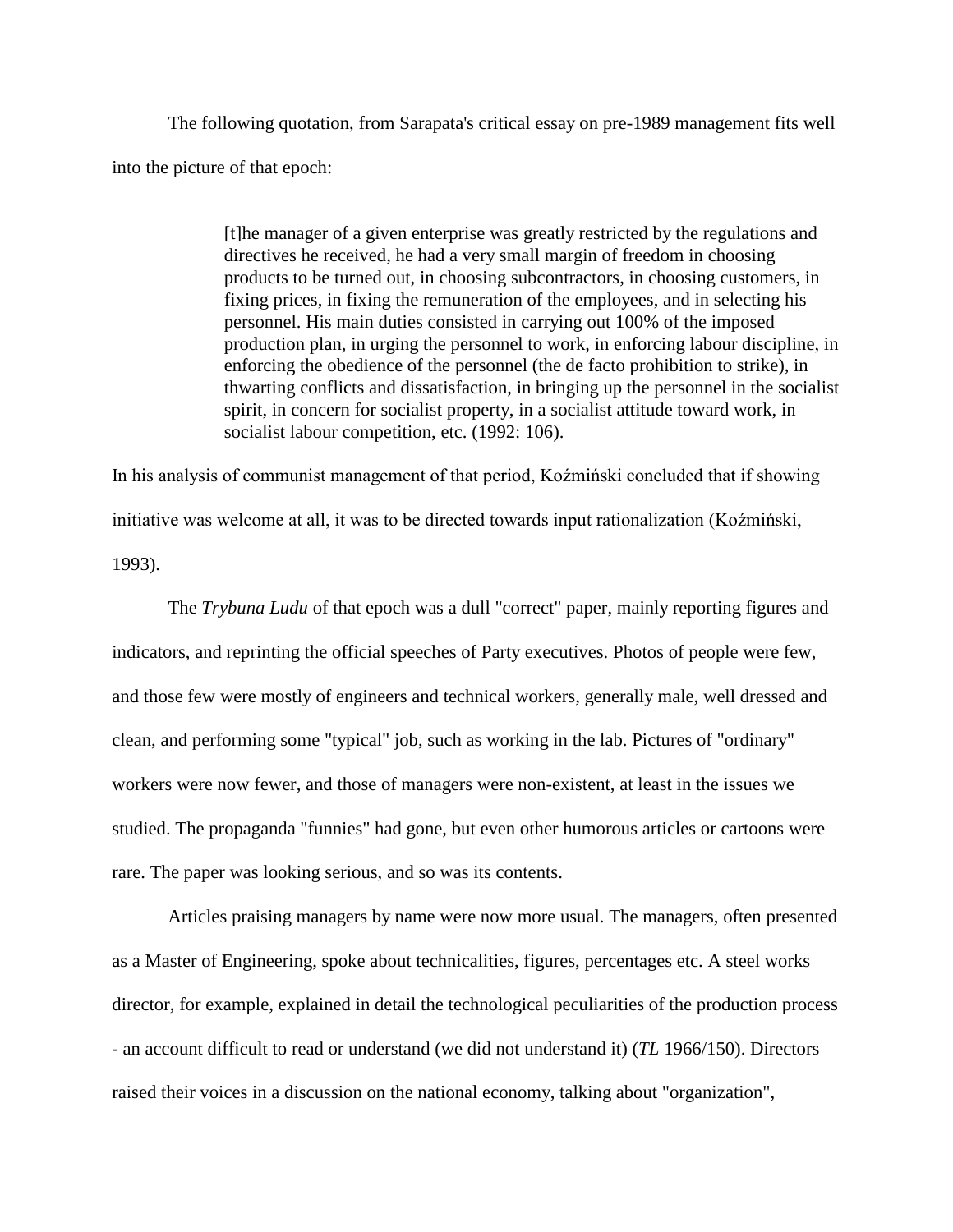"programming", "modernization", "coordination of investment plans with the central plan, in order to achieve accurate establishment of input data..." (*TL* 1966/ 114). A party official spoke of "systems", "planning", "cycles", "control", claiming that:

> An important source of utilizing internal production capacity reserves is an introduction of *modern management and planning methods* ... use of network diagrams to enable making the most rational decision regarding the investment process [original emphasis] (ibid., p.3).

The faith in systems, methods, organization and planning was ever-present in all the studied issues. If only the "right mechanisms and systems" were found, all problems would be solved. Managers should learn fast about these rational methods, so special training programmes were introduced (Wacławek, 1966).

> Contemporary economic management is slowly becoming a new specialization. To become proficient in it - apart from experience, economic and technical education - it is becoming necessary to learn about the scientific organization of work and contemporary management techniques (ibid., p.3)

Many centres for education and research were opened, and the authorities even launched a 10 year plan for management development. The curriculum was concentrated, again, on techniques such as the "scientific organization of work", "management methods", "programming", "management cybernetics", etc (ibid.).

> One can say that electronic machines first enable the creation and application of the management techniques appropriate to the socialist economy (ibid: 3).

The Bureaucrat was surrounded by modest but functional artifacts.<sup>12</sup> He had a phone and sometimes even a car, but a plain one (either a national product or a Soviet one - although the latter were mainly a privilege of the highest hierarchical levels). Many Bureaucrats walked to their offices. No "unnecessary luxury" such as armchairs could be found in the Bureaucrat's

<sup>&</sup>lt;sup>12</sup>The following description is based on our interview with the reference group; TV documentaries and films.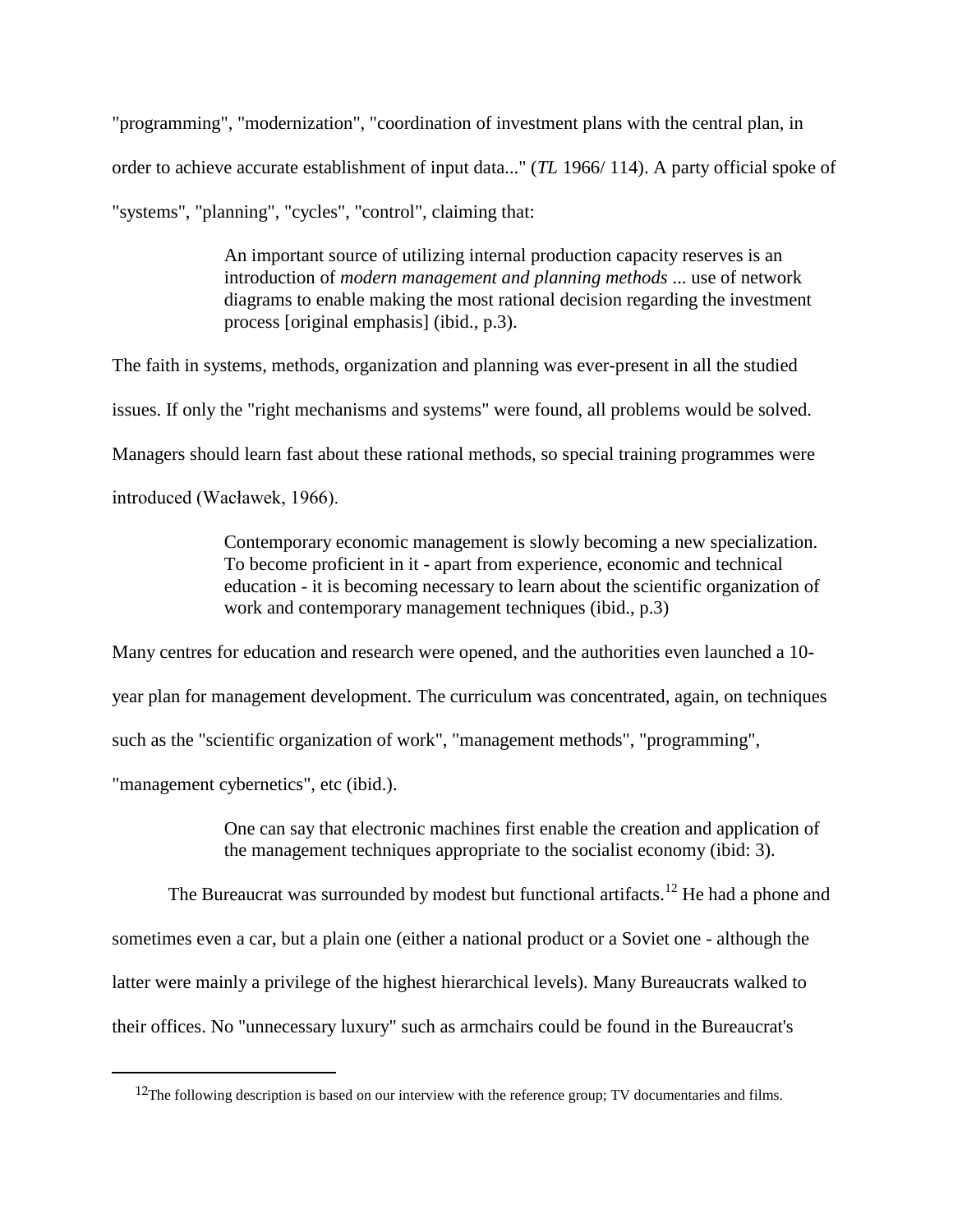room. He wore a decent but simple suit and often also a pair of glasses, read books (he was an engineer) and spoke like an intellectual. He liked numbers and quoted them often, as "they speak for themselves", either without comments altogether or with "technical" ones.<sup>13</sup>

#### *The Dignitary*

 $\overline{a}$ 

After the sober Bureaucrat came the merry Dignitary. Now the economy would "open up", investments in production and consumption would improve the living standard of the population. Poland received big loans from the West and espoused a "new strategy for social and economic development" (Jezierski and Petz, 1980). The plan was based on the assumption of heavy investment and intensive development. The plan aimed at an increase in the gross national income of 39 per cent in 1975 as compared to 1970, and the investment quota in the national income was assumed to be c. 24 per cent yearly. At the same time it was assumed that the employment figures would rise continuously, and real wages were to rise by 18 per cent. The plan was implemented fairly successfully in the period 1971-1975 (ibid.). In the mid-1970s the international conditions for the planned Polish economic growth deteriorated, and in Poland the symptoms of mismanagement grew more obvious.<sup>14</sup> Nonetheless the strategy was carried on, and the next 5-year plan assumed a growth in national income of 40-42 per cent (Jezierski and Petz, 1980). In 1977 the Association of Scientific Consultants was formed, for the purpose of warning "the Centre" or the authorities of the deteriorating economic situation. The association prepared numerous reports, some of which were alarming. Reports - some brief and some detailed - on

<sup>&</sup>lt;sup>13</sup>According to our reference group it is important to note that in this epoch the "shops behind yellow curtains" disappeared.

<sup>14</sup>As popular rumour has it, these loans were to a large extent transferred to Brezhnev.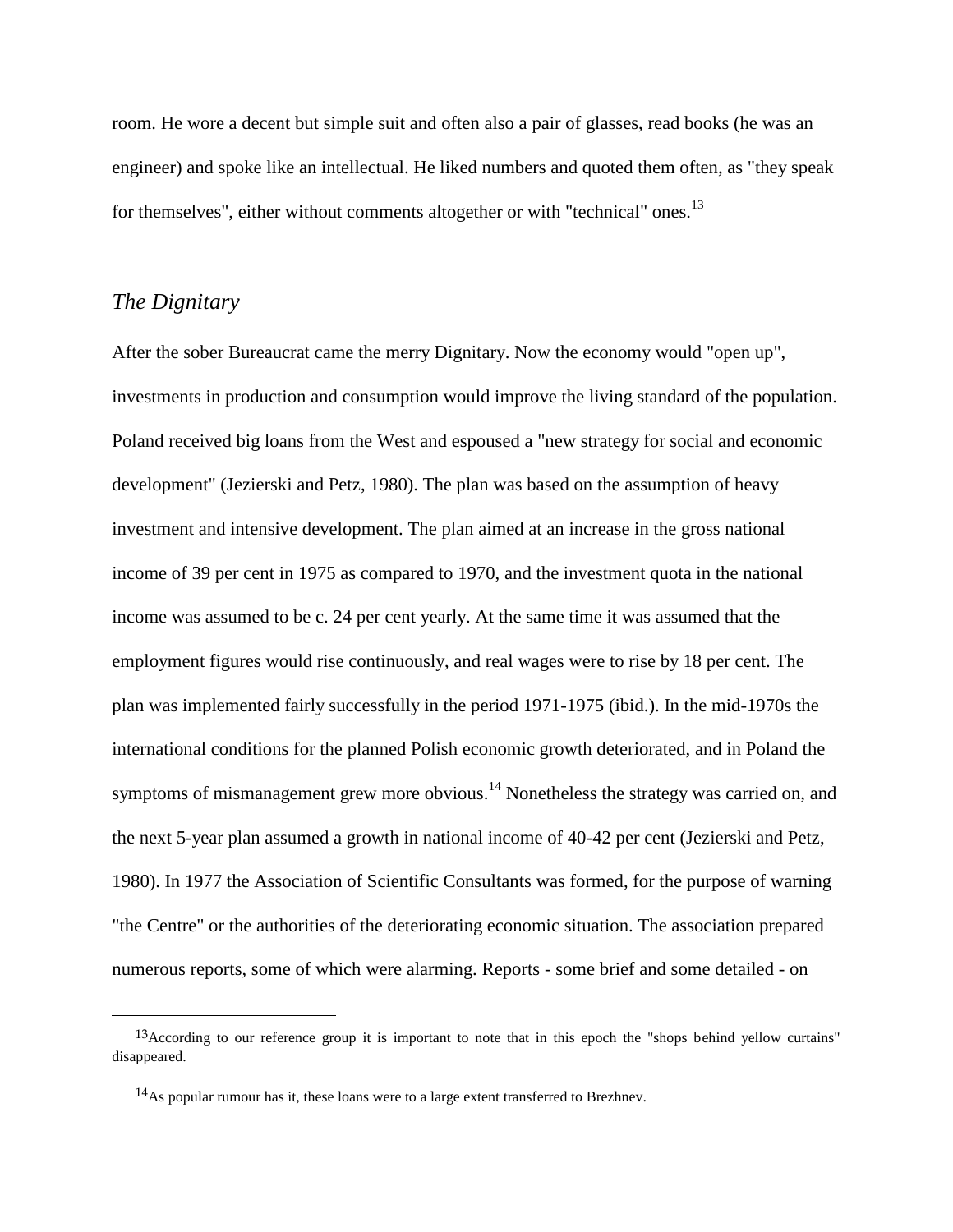important societal problems were delivered. The authorities were clearly familiar with these reports; the general public was not (Bożyk, 1988). The reports did not fit in with the "normal" tone of official propaganda. All the warning signals were ignored and the main route continued.

Edward Gierek, the Polish First Secretary of the Communist Party, often used the *pluralis majestatis* in his speeches: "we gave you", "we have built", "we have created", etc (Czarniawska, 1987). A "propaganda of success" was the main official frame of reference for ideological control (ibid.). Along with criticism of the system, all "negativeness" was now also banned.

These cheerful hopes were accompanied by excessive feasting and wasting of resources a little for the people, a lot for the chosen (the nomenclature, communist "human resource management" on a macroscale: the Party prepared "succession files" for all significant positions, including enterprises, institutions, etc; in popular use the nomenclature came to signify people appointed through this system, managers included). Under Brezhnev corruption blossomed and the manager's role changed from bean-counting to showing off. Even the highest party officials and their families were engaged in criminal affairs (hard currency trade was perhaps the mildest one) (Kieżun, 1991). All nomenclature levels, and of course Security, indulged in a life of comfort: alcohol flowed, western goods were finally available. The affluence of the ruling elites, the managers included, reached its apogee. This was particularly true of Russia and Poland under Gierek, who openly advocated profiting from material means. People (i.e. the nomenclature) should get richer and richer: luxurious villas and apartments and big entertainment budgets became popular. Fraud, double standards and cynicism were all common.

The economy was managed in a "generous" and wasteful manner, grandiosity (and perhaps even gigantomania) was the current fad. The wasting of energy and resources became common, work efficiency declined, gigantic investments were started and planning became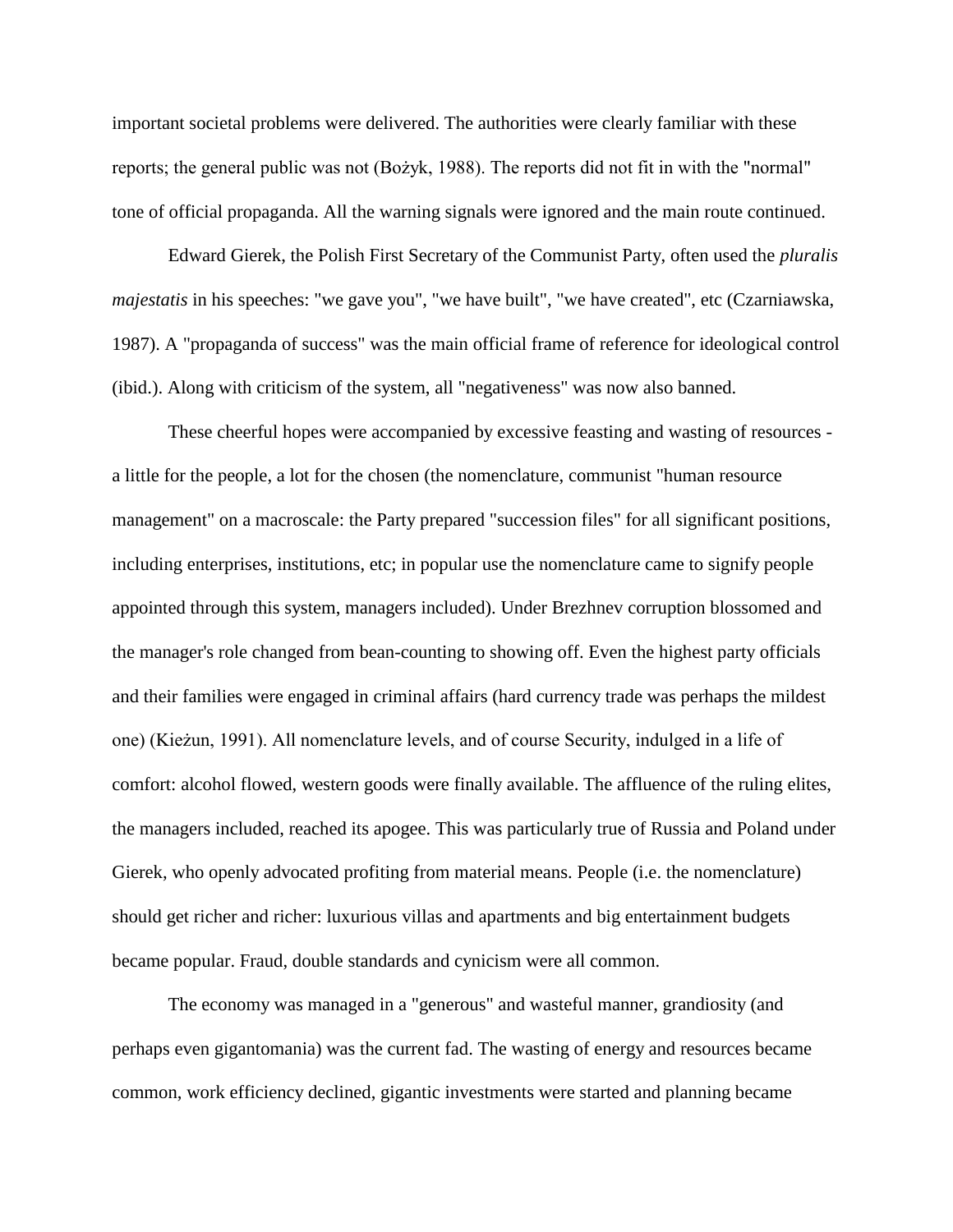impossible (Kieżun, 1991). The organizations were also grand: in Poland the centralization mania resulted in the creation of "Big Economic Organizations". A giant investment, the steel works Huta Katowice was launched outside the plan, devouring enormous resources, at excessive material and human costs (ibid.). The organizational structures were correspondingly sophisticated and Byzantine: vast and complicated, a "mosaic of many separate groups with various areas of competence, frequently overlapping one another" (ibid: 224). Decisions were being made in the same manner - sometimes in conflict with each other.

The Party press (*Trybuna Ludu*) declared that we were "doing better and better" in all respects: this was the decade of dynamic development (Krasucki, 1976); the economic policy was modern, Poland was becoming an economic superpower (*TL* 1976/ 243), exports were growing and the energy industry was developing (*TL* 1976/ 257). Everything looked just fine: wages increased, big investments were launched, consumption goods flooded the Polish market (although the paper failed to reveal that the goods were imported, and the investments paid with borrowed money). The first secretary, Edward Gierek, assured the country: "We have all grounds to look into the future with confidence" (*TL* 1976/247: 3). He pronounced that Poland now had a strong position in the world. Statistics were gladly quoted: they always showed how well Poland was doing. However, as one of our reference group observed, the outstanding results and the superb statistics flourished on paper: they were produced by the authorities.

*TL* became cheerful: it contained funnies, the quality of paper was improving (even though it was still poor by Western standards), there were many photographs and the regular columns carried headings: "Better-more", "The People of Good Work", etc. The paper celebrated many "socialist heroes", who had made their contribution to the collective feast. Among the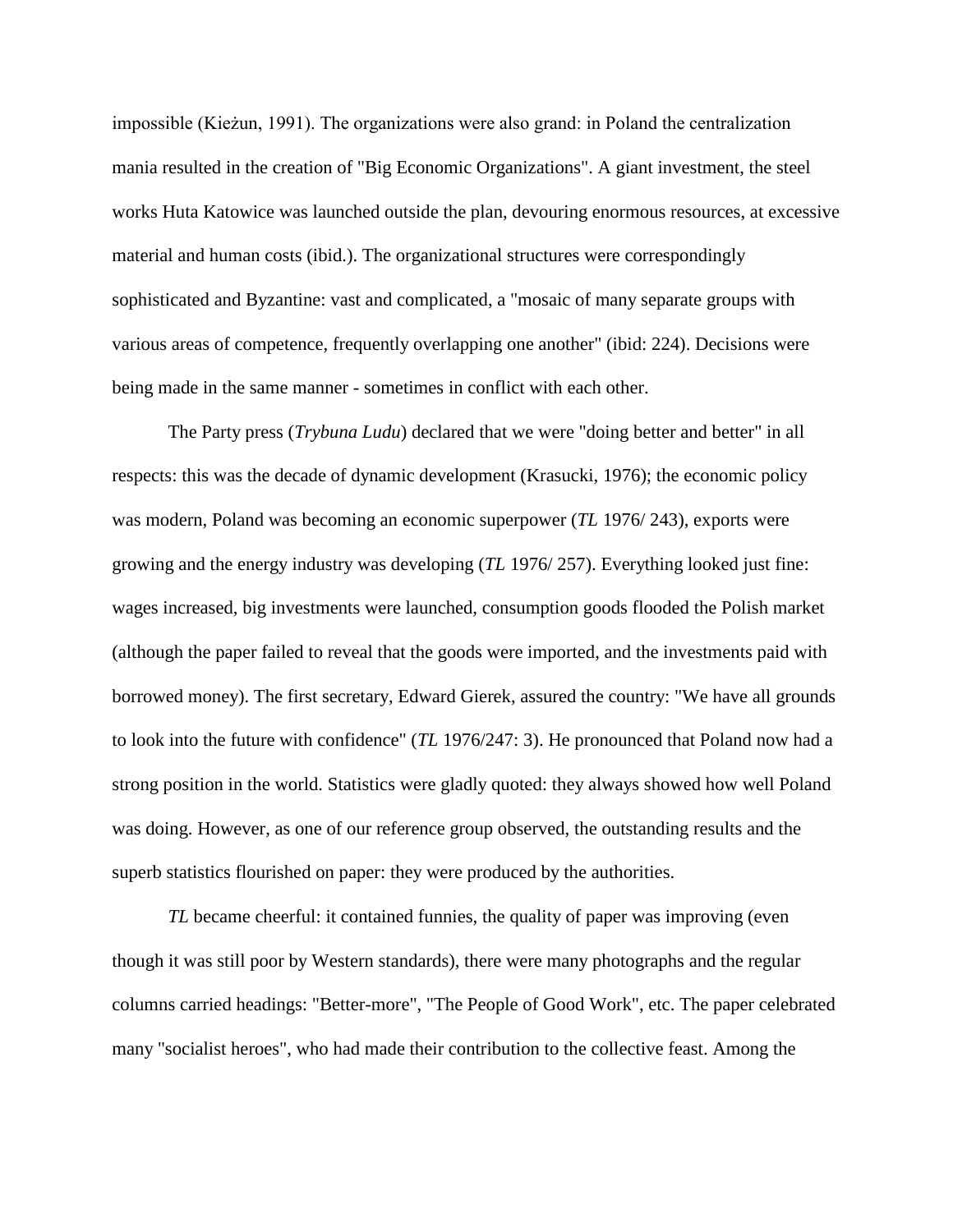heroes were the managers. Their pictures and success stories appeared in almost every issue of the paper. For example, the director of a sugar mill was optimistic about the future:

> We will produce some tens of thousands more tons of sugar pre-fabricates. For the first time we will produce improved pre-fabricates... (Fąfara, 1976: 1).

The Lenin steel mill installed a computer (*TL* 1976/64), and even the railways were modernizing (*TL* 1976/253). The success of the economy was due to the Communist Party's "strategic programmes" and its insight, but the managers also deserved all honour. One article was headlined: "What achievement will Director Nowak produce now?". The author (Marcińczak, 1976/71: 3) opens with some ironic rhetorical questions:

> And what will you produce as an achievement now? You have sold everything you had, and now there should be reserves... Was it not better to go slowly, to keep calm?

However, the Director was not a mediocre man, the author revealed, but a dynamic, ambitious and modern manager. He was not someone who would be satisfied with doing "well enough", but wanted the company to grow, and to go "full speed ahead".

The modern manager was an educated specialist (*TL* 1976/221), and a visionary. He did not resemble the Bureaucrat at all. One of the "new heroes" spoke with no respect for "paperwork":

> To me the main barrier to [effective] work is all the paper, needed for everything. Not the simplest thing can be carried out without a "paper" (*TL* 1976/219: 9).

The daily newspaper was full with expressions like "strategy", "client", "effectivity", "quality", "computers", "modern", even "market". It was all excellent, but "we could do even better", the Party bulletin assured us (Krasucki, 1976).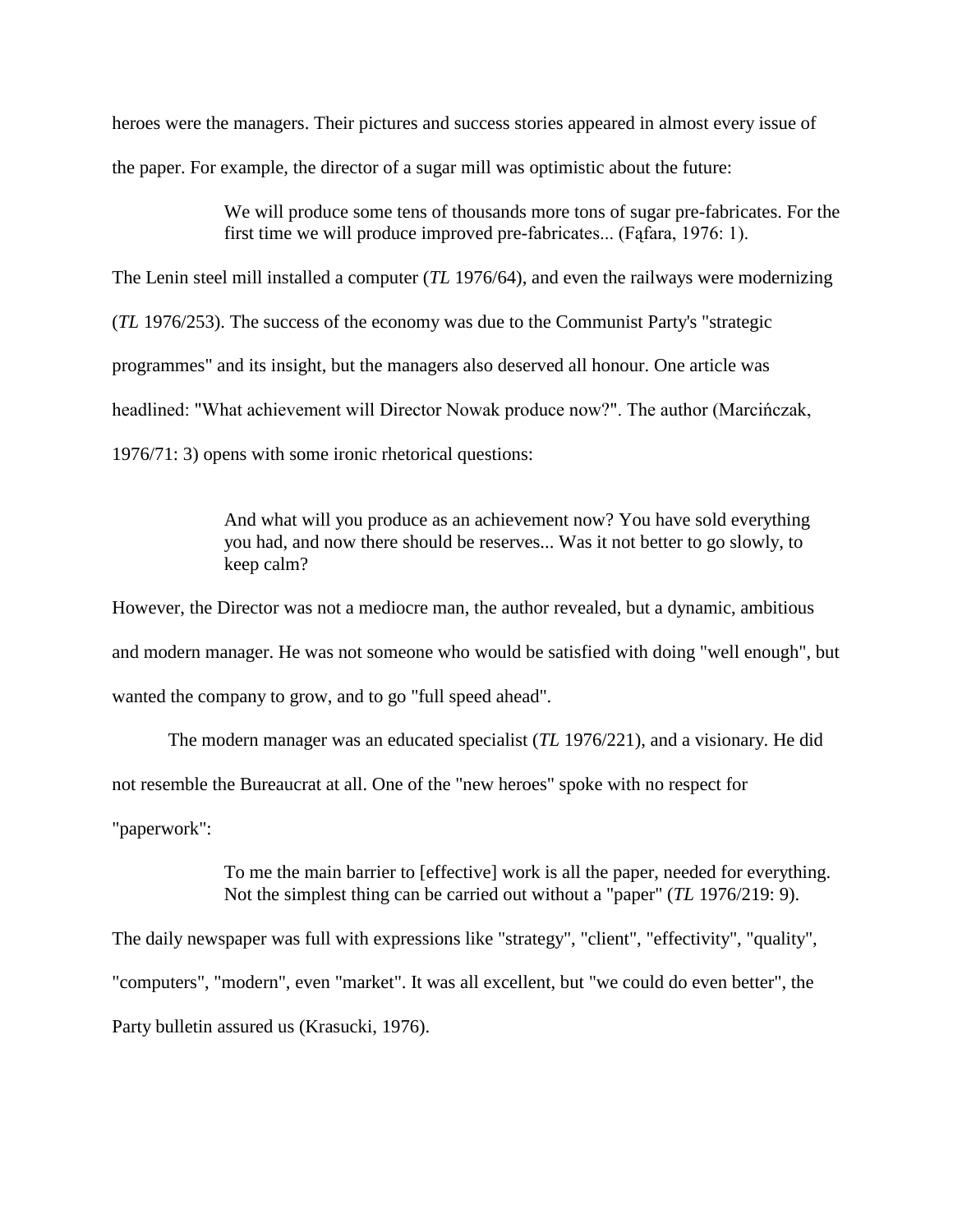The Dignitary liked to surround himself with luxurious status symbols.<sup>15</sup> He had a beautiful car, often with a chauffeur, moved into the biggest office in the building, bought armchairs, had many phones (higher management levels had the so called "hot line", or direct connection with higher Party levels) standing on his big modern desk. He had an exotic palm (this seemed to be important for some reason), and later he equipped his office with a TV set. He had of course a secretary, well-dressed and preferably English-speaking. He dressed well himself, or at least wore expensive (Western) clothes. He liked awards and medals and was very fond of wearing them. In his modern office the Dignitary kept a bar with Western liquor, purchased in PEWEX (hard currency shops) and ready to be offered to his prominent visitors. He seldom left his room, and if he did it was for the ritual of "walking round the production process", making encouraging comments like "we are developing dynamically". He was not really an intellectual, but knowledge of foreign language was now welcome. He liked to think of himself as a Westerntype manager, but outwardly had to express loyalty to the communist system. Therefore he liked to keep both "Western" and "communist" symbols in his office: for example, a gilded plate with Lenin's portrait and an ad for Coca-Cola. We heard a story about a top level manager who had a metal statuette of Lenin, which he used in front of his colleagues as a hammer to set up a Western poster on the wall. Sometimes, out of boredom, the Dignitaries invented political jokes, mainly ridiculing the Party and the Soviet Union.

#### *The Stand-In*

<sup>15</sup>The following description based on: TV documentaries and films; interview with reference group.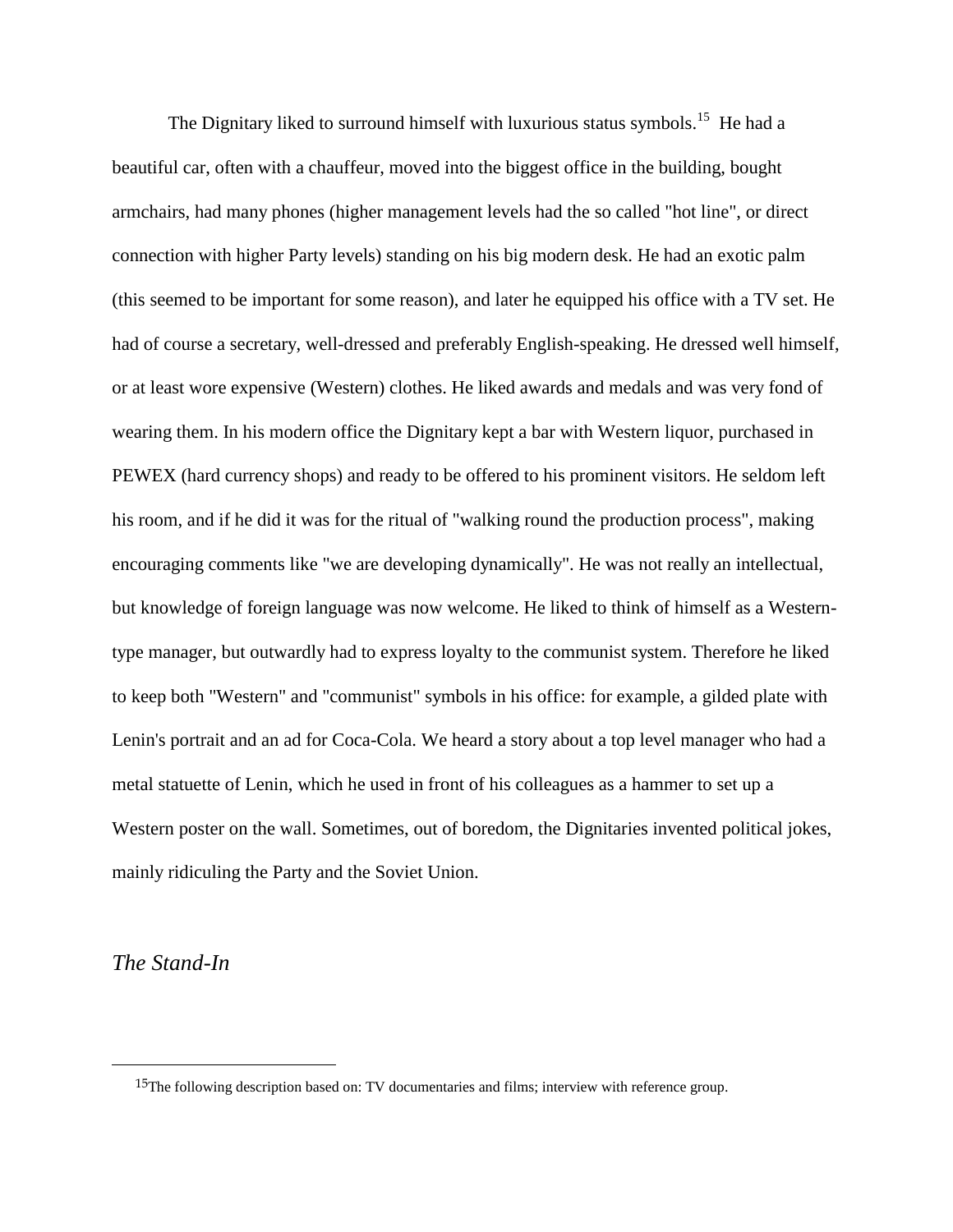Some of the countries (the USSR, Poland and Hungary) entered upon a last phase of development (or rather, collapse). In Poland this was the period of martial law and military administration. This era, under Gorbachov in the USSR and General Jaruzelski in Poland, was not a glamorous time for the managers. For Polish society in general it was a time of severe crisis, with many restrictions and lost hopes. The economy was in deep depression after the careless spending and (mis-)investing of the 1970s. The state of the economy was now a public concern. With the emergence of *Solidarność* in 1980 state control of the mass media slackened for a short time, and all the former "secrets" came out into the open. After the proclamation of martial law in December 1981, censorship was tightened up again, but the economic crisis remained a public issue. The new authorities declared that they knew how to remedy the problems: through control, discipline and order. The declarations failed to arouse people's enthusiasm. People were bitter and disillusioned (cf. Michnik, 1986).

All kinds of abuse, corruption and even the "deserved" high status of the 1970s were severely criticized as "relics of the past". Strict sanctions were introduced. The "Last First Secretary", Mikhail Gorbachov, did not spare his words when critically examining the demoralization of the past (Kieżun, 1991).<sup>16</sup> However, Leninist principles were to be maintained. Poland's General Jaruzelski also declared that the "gains of communism would be strictly guarded". Discipline in the enterprises was tightening, management was to follow traditional military logistics rather than a creative economic line (Bolesta-Kukułka, 1992).

The *Trybuna Ludu* of that epoch was a dull, serious paper: no "funnies", no optimism, no celebrations, fewer pictures, and the paper quality had become worse. Even the Party bulletin,

<sup>16</sup>See Kie¿un, 1991 for a selection of Gorbachev's speeches.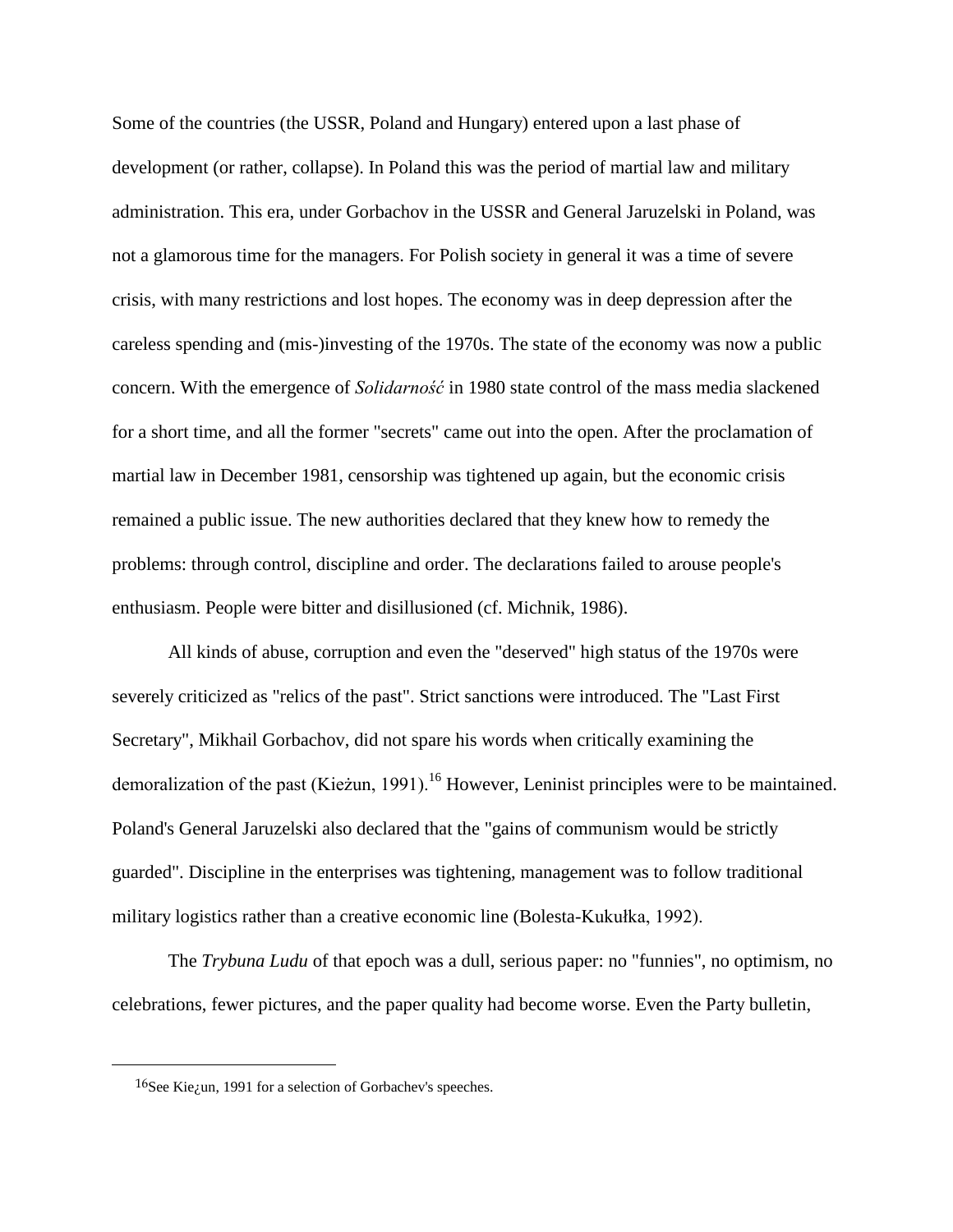*Zagadnienia i materiały,* was now printed on paper of poorer quality. The picture was depressing - so different from the happy times of the Dignitary!

The headlines spoke of crisis: "An economical budget, or unpopular decisions" (Krauze, 1983), "Problems with recycled paper" (*TL* 1983/ 83: 7). They also spoke of all kinds of abuse: "Mismanagement in sales of liquid fuel" (*TL* 1983/ 83: 8), "No good news from trade and services" (Stachowska, 1983). Mismanagement and abuse were subject to severe control, which was "merciless to the unreliable" (*TL* 1983/97). We were waiting for the "real clean-up", and learned that success had been achieved for borrowed money (Wodzicki, 1983). *TL* had stopped celebrating managers (if it now celebrated anyone at all, it was the military, or the controlling institutions). If managers appeared in its columns, they were not honoured with photos, nor with pompous titles. The language was now one of "allocations", "costs", "economizing", "discipline" and quoted figures. General Jaruzelski, the Communist Party's first secretary, set the example: "Our most important opportunity is... all that lies at hand: hard, well organized work, economizing..." (*TL* 1983/77: 1). The managers concentrated on technicalities, and used expressions such as "optimizing" - e.g. the regulation of heating should be "optimized" (*TL* 1983/ 86). The director of a shoe manufacturing factory declared that even the smallest pieces of leather should be utilized, and that quality should be raised by introducing "objective control", exercized by groups of employees from other factories for example (Rudziński, 1983). These were the "champions", but in the daily paper there were now villains, too. In one article "the merry-goround of privileges" was severely criticized - by "privileges" the author meant extra supplies of consumption goods, not necessarily articles of luxury (Fiala, 1983). Another article mentioned by name a director who had "lost his authority", and "given proof of mercilessness, ruthlessness and ordinary careerism" (Kubasik, 1983/139: 3). Even the cheerful headings of the regular columns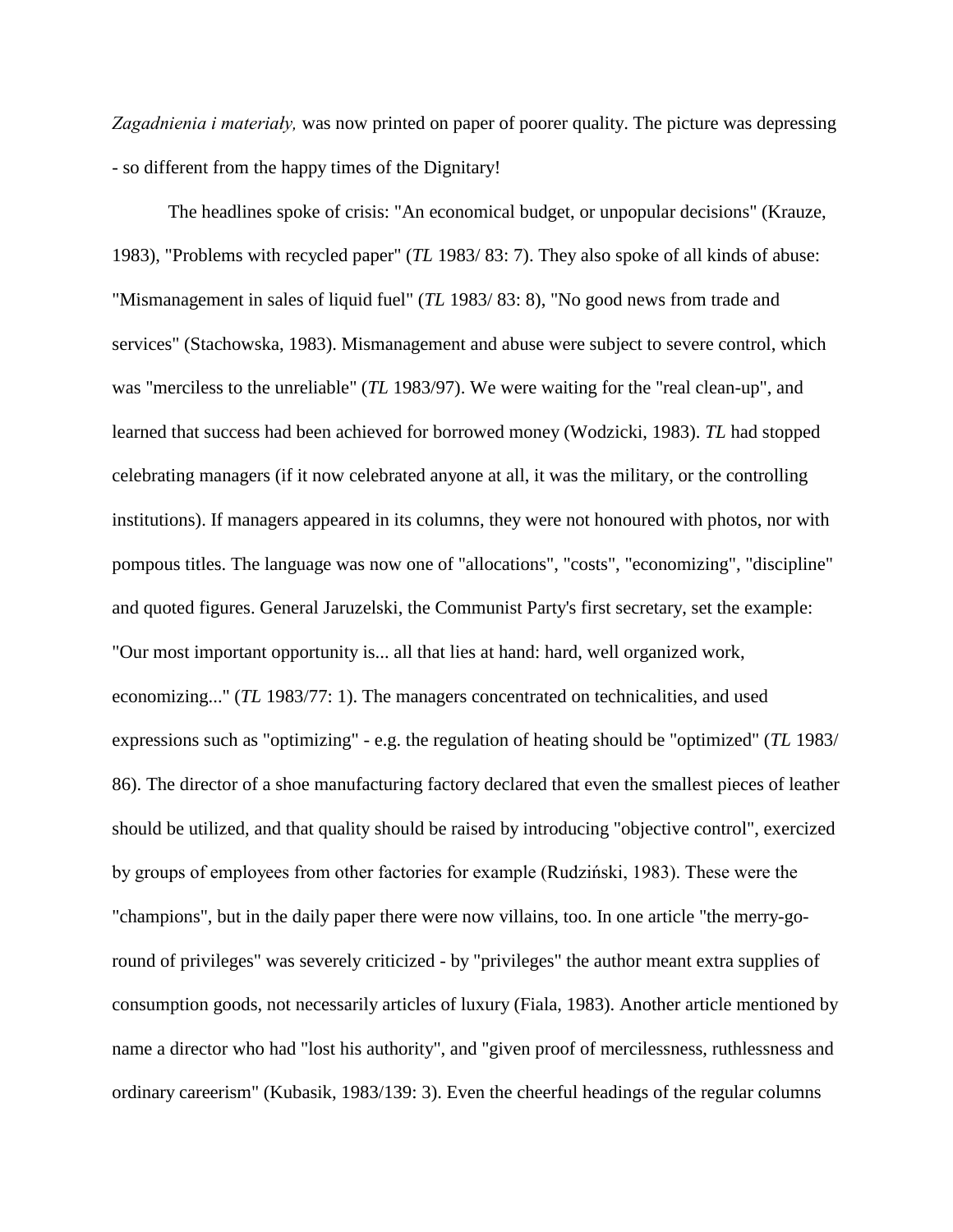disappeared, and were replaced by drier ones, such as "The hard workers". These columns presented not managers but "ordinary people", workers and farmers. Again the war metaphor was often employed; in speaking of enterprises and the economy, the paper used expressions like "the battle for the economy" (1983/104), "lustration" of "cadres" (1983/ 97), etc.

The same tone appeared in the Party's own bulletin. The crisis was a fact (Chędzyński, 1983), but the managers were not competent enough to activate the economy of their own enterprises (Król, 1983). Someone, though, was quite active - the "speculators" turned up again (Popielski, 1983). These were mostly private entrepreneurs, but they also included people "without jobs", who had thus "fabricated 'jobs' for themselves". They were harming the country, already in bad crisis (ibid.). Self-sufficiency was spoken of very often, it was seen as something to strive for, especially in the production of food (e.g. Kosmala, 1983; Łoziński, 1983). Control was, perhaps, the second most popular topic (e.g. *ZiM* 1983/ 12: 33-47).

This is the era Kieżun labels as "management by hope" (1991:129). However, the hopes were vain and communism fell. The "liquidators of communism", among them communist managers of the last era, exit the stage.

This era is a cynical one and no enthusiasm need even be simulated (not too much anyway). The communist system resigned from its self-solemnization and its place was taken by a certain nihilism: "No values exist - on either side in the [societal] conflict" concluded Głowiński (1992:169). He labelled this attitude "pan-swinism" - the authorities could admit they were not being ethical, but neither were the dissidents, nor anyone else for that matter. "We are all swines".<sup>17</sup>

 $17$ Our reference group noted, that anonymous denunciations to the Security were common in that time, e.g. employees gladly wrote such anonymous letters accusing their managers of being "uncommitted", or "disloyal".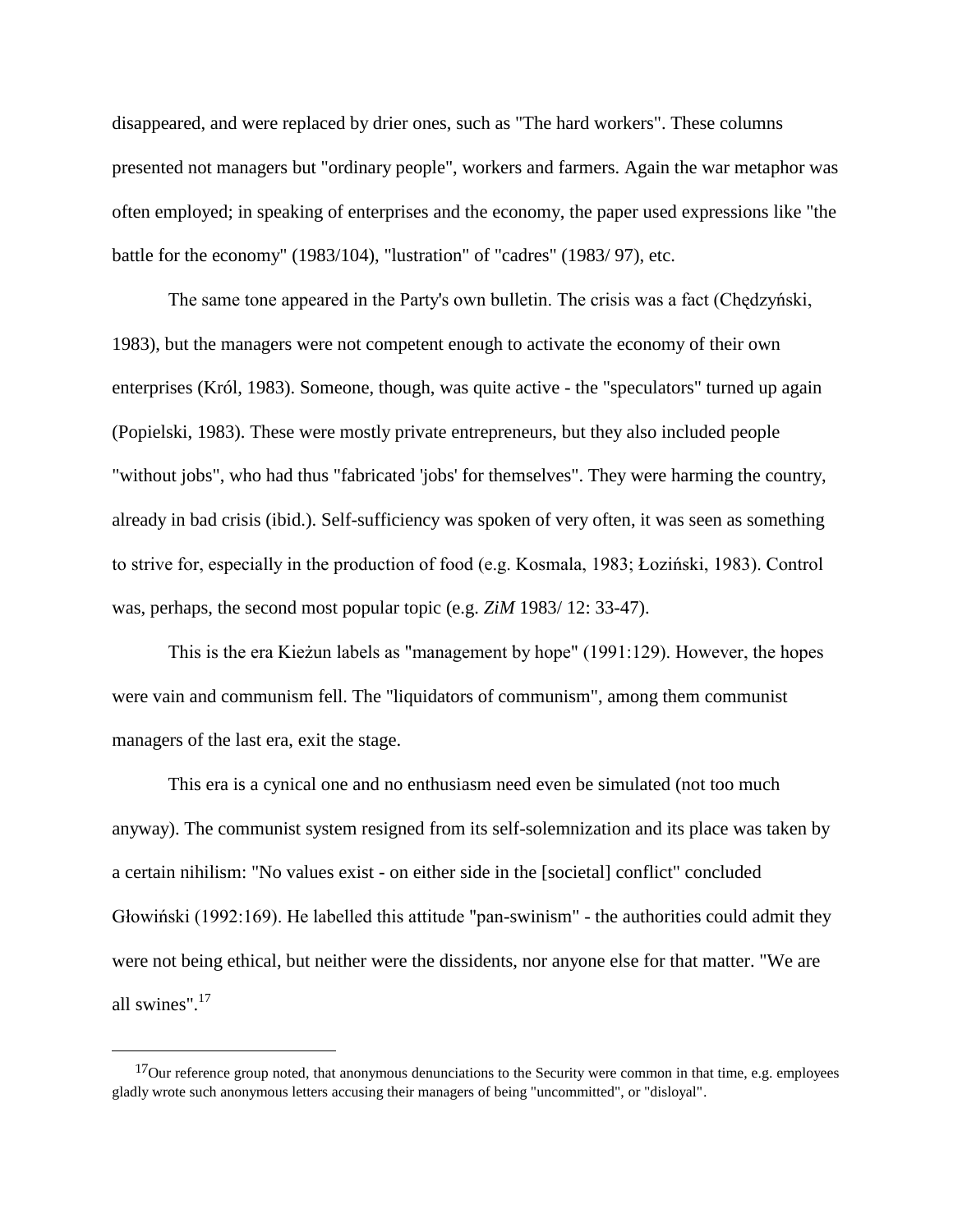The Stand-In manager was a provisional role,<sup>18</sup> thriving on the remnants and left-overs of the Dignitary. He tended to adopt double standards without much attempt to hide it: while criticizing the big cars and big offices of his predecessors (and colleagues), he engaged in luxurious and wasteful consumption himself. Everybody knew this: it was incorporated in the script. Pretending loyalty became a vulgar show, which was not even meant to be convincing yet the vulgar pretence was obligatory. Thus the Stand-In could treat communist symbols with almost demonstrative disrespect. There were other symbols that he had to honour, however, The Stand-In was often a military man , who thus liked to surround himself with army symbols; perhaps he even kept books about Second World War in his office. In the Polish enterprise, life was really warlike: everything was "top secret" during that epoch. The regulations about "secrecy" were interminable, the telex was sealed off, even the copying machine was protected by a special employee, generally a member of the military or a Security officer. If you wanted to make a photocopy you had to apply formally, and the decision making path was long indeed.

The setting for the performances varied. The Activist was a role performed on an ascetic but thrilling stage (like a performance in the Polish avant-garde theatre, Studio). The Bureaucrat appeared on a "modest but serious" stage, like the Teatr Adekwatny. The Dignitary performed against an affluent and pompous decor, as in the Grand Theatre. Finally, the Stand-In, appeared in a kitschy and messy theatre (we will be kind enough not to name a theatre representing this style).

#### **The implied interpretations**

<sup>&</sup>lt;sup>18</sup>The following description based on: our recollections, interviews with reference group.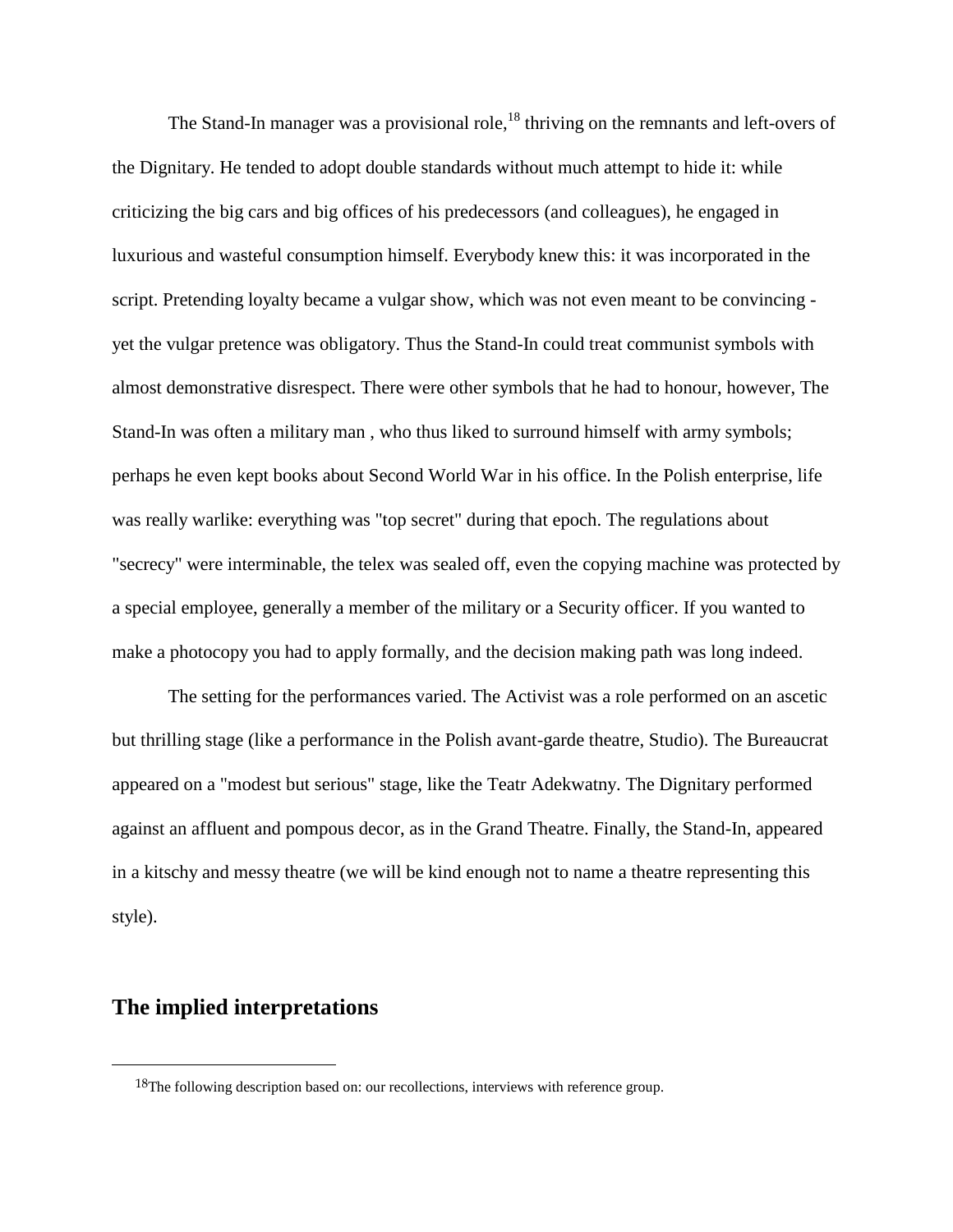The role of the Activist was to be interpreted as a sign of the then "new era", based on complete honesty and dedication. The scenario excluded everything that had to do with self-awareness or even awareness of taking part in a play. The aim was to create an illusion of "naked reality", of participation one hundred per cent in "real life".

The Bureaucrat replaced the Activist on stage when the system matured, and left its revolutionary youth behind. The Bureaucrat was to embody the role of the efficient "machine". This role was full of ties and duties; there was not much room for improvisation. Unlike the Activist, the Bureaucrat did not give himself completely to his role. For the Bureaucrat there was no scope for innovative thinking, and especially not for changing the stage. He was "locked into" the bureaucratic "iron cage", which "impair[s] [its] members ability to conduct a rational, reflective, and self-determined life" (Kieser, 1987: 103). The role was meant to be interpreted as a part in a societal play designed to achieve maximum rationality, "the only rational play". The illusion of "naked genuineness" was now revoked, but only to be replaced by another one: that of the "no-alternative scenario". The rational mega-mind of the central planner would see that the play in which the people were engaged would produce optimal results at the macro level. The actors therefore took on modest and restricted roles, giving up all "irrelevant" personal desires, needs and attributes.

The Dignitary represented the most mature version of the communist managerial role. The Dignitary was a self-aware actor. The Dignitary was a man (yes) of ceremonies and rituals also of parody and jokes - on the organizational stage. As frequently as possible the Dignitary consciously arranged and utilized ceremonies and symbols to enhance and demonstrate his status. Meanwhile, the audience grew seasoned and more difficult to impress. To excite them the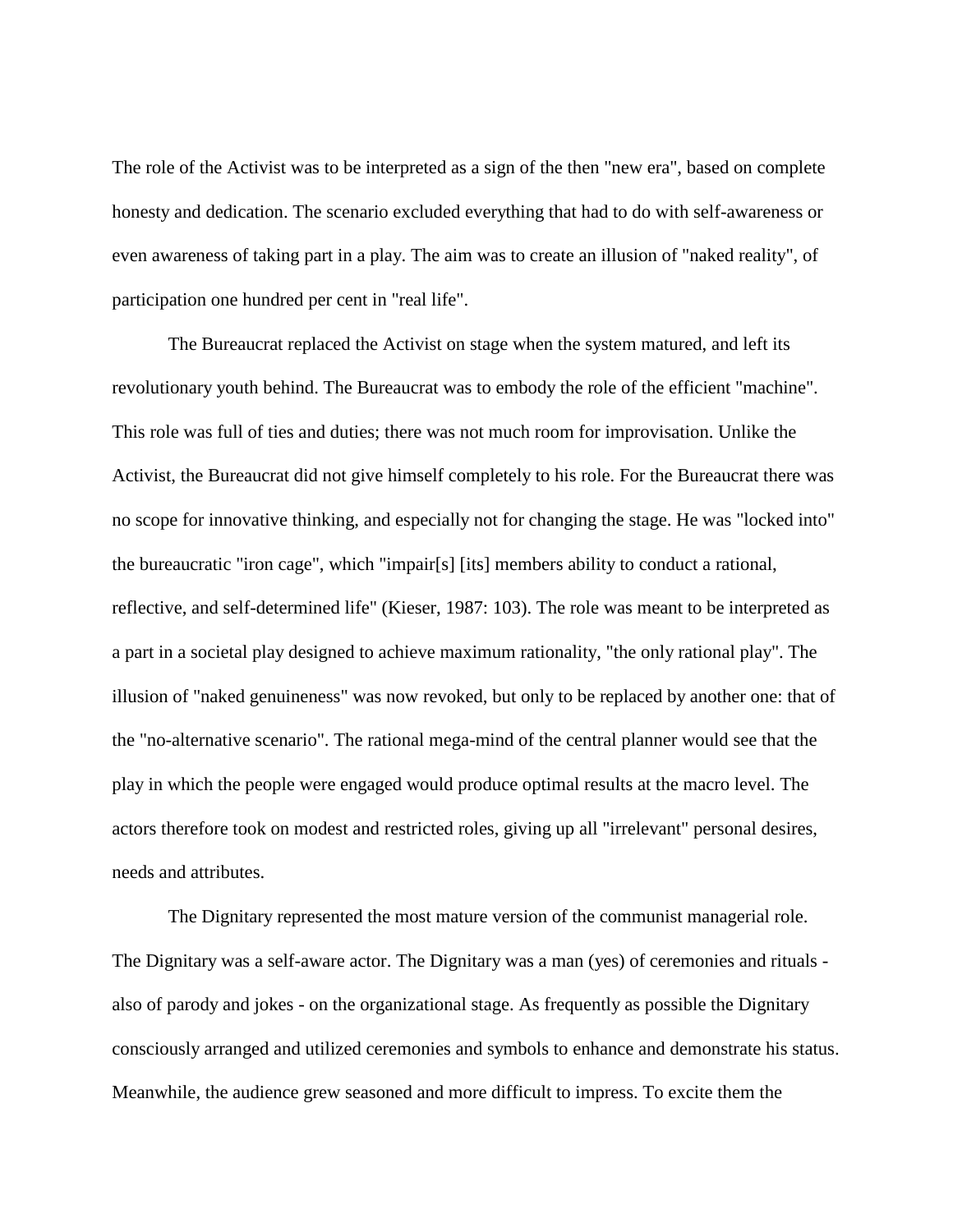manager had to use increasingly grandiose symbols, which eventually became vulgar. By the era of the Dignitary, it was recognized by the "directors" that roles in the performance were subject to spontaneous interpretations. Instead of maintaining the illusion that everybody saw only what the designers wanted people to see, they now started to speak a different language: that of motivation. Individuality, creativity and romanticism became central issues in the scenario. The actor, through a conscious management of meaning, was to persuade people to participate in the play "of their own free will". The status of the actor rose, as did the status of the role. The distinction was now clear: the role *was not* the actor. It has to be noted that the Dignitary's individual position was stronger than that of his forerunners. He was an individual, not just a "messenger of the party", or "a cog in the machine".

The Stand-In came on after the Dignitary had left the stage. The Stand-In was either equipped with power, as a military man, or he was subject to such power. On the one hand the Stand-In followed the Dignitary in trying to solve political problems at the lowest level in the enterprises, on the other he was not, as a rule, an expert. He used whatever he could lay his hands on to execute his power: ideology, bureaucratic rules, money. The audience also seemed to have grown sceptical (if not cynical).<sup>19</sup> The role of the Stand-In lacked any consistent scenario; it was made up of symbols from the past: e.g. the war metaphor, criticism of "speculators", a predilection for figures and technicalities, etc. These symbols were sealed together more or less chaotically, so the role failed to make any sense of a nontransparent reality: it helped to mystify it further. By that time it had become obvious that the performance was "just a performance", and not "the only possible one", or even "the best". The designers intended the scenario to receive at

<sup>&</sup>lt;sup>19</sup>On popular attitudes in a declining communist society see e.g. P<sup>3</sup>oszajski (1990), Szafraniec (1990), Connor and P³oszajski (1992).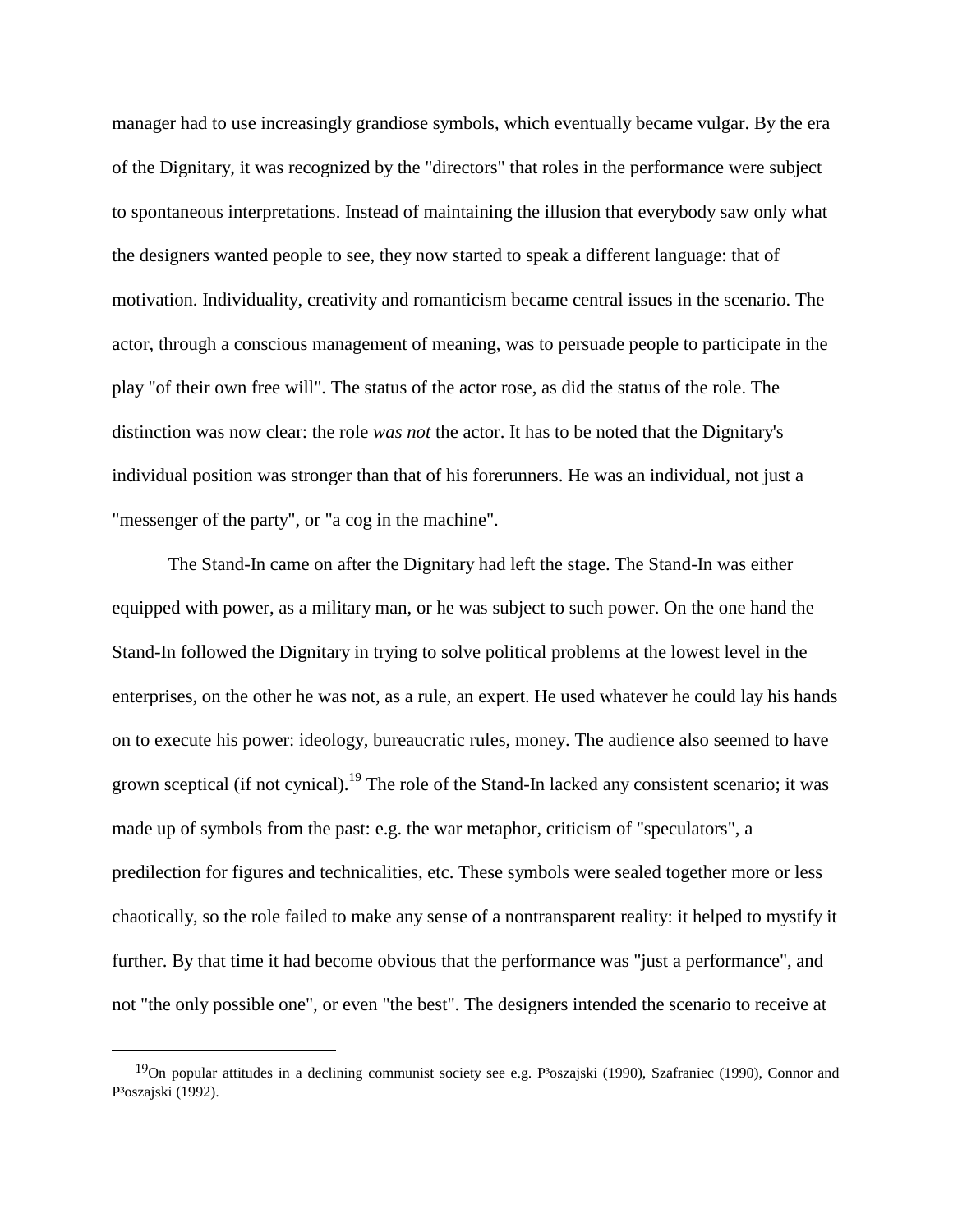least minimum acceptance by the audience: this is our play and this is what we have right now, so be realistic and stop dreaming, life is cynical and corrupt. If you pretend to believe in it, you will be left in peace.

#### CONCLUSION: NO STANDING OVATION

The official screenplays for the Polish manager roles were, as we explained above, intended to varying degrees as obligatory standards for performance and emotion. We have shown a drama of diminishing identification with the role. Richard Rottenburg (1994) presents an interesting analysis of reality construction in East German *Volkseigene Betriebe*. The author considers the role of the managers, who had to present the communist party's ideas "publicly and ritually", and were thus affected by those ideas in a way different from that of "more passive actors" (Rottenburg, 1994: 75). Their roles involved "deep acting", or the definition of emotions. The actors were anxious to keep up a façade of "right acting", but felt emotionally detached. This distancing from the role, however, was illusory, as Rottenburg shows.

> The efforts of the Party to instil the right consciousness into the population and, above all the concrete living conditions created for this purpose, could not fail to have an effect on personality structures - even if not the one intended (p. 80).

People thus believed that they possessed a "self" outside their place in society, or in terms of our metaphor - that they could leave the stage, and could "be themselves" only when they were not on it. Their images of themselves were hardly put to the test, and their self-perception thus became an illusion. As a consequence, the symbols were undermined.

The Polish managers had similar problems with their self-perception, even if the intensity with which total involvement of the "whole person" was demanded varied, as we have shown. The scenarios developed into a low pastiche of the original screenplay. In the end the façade was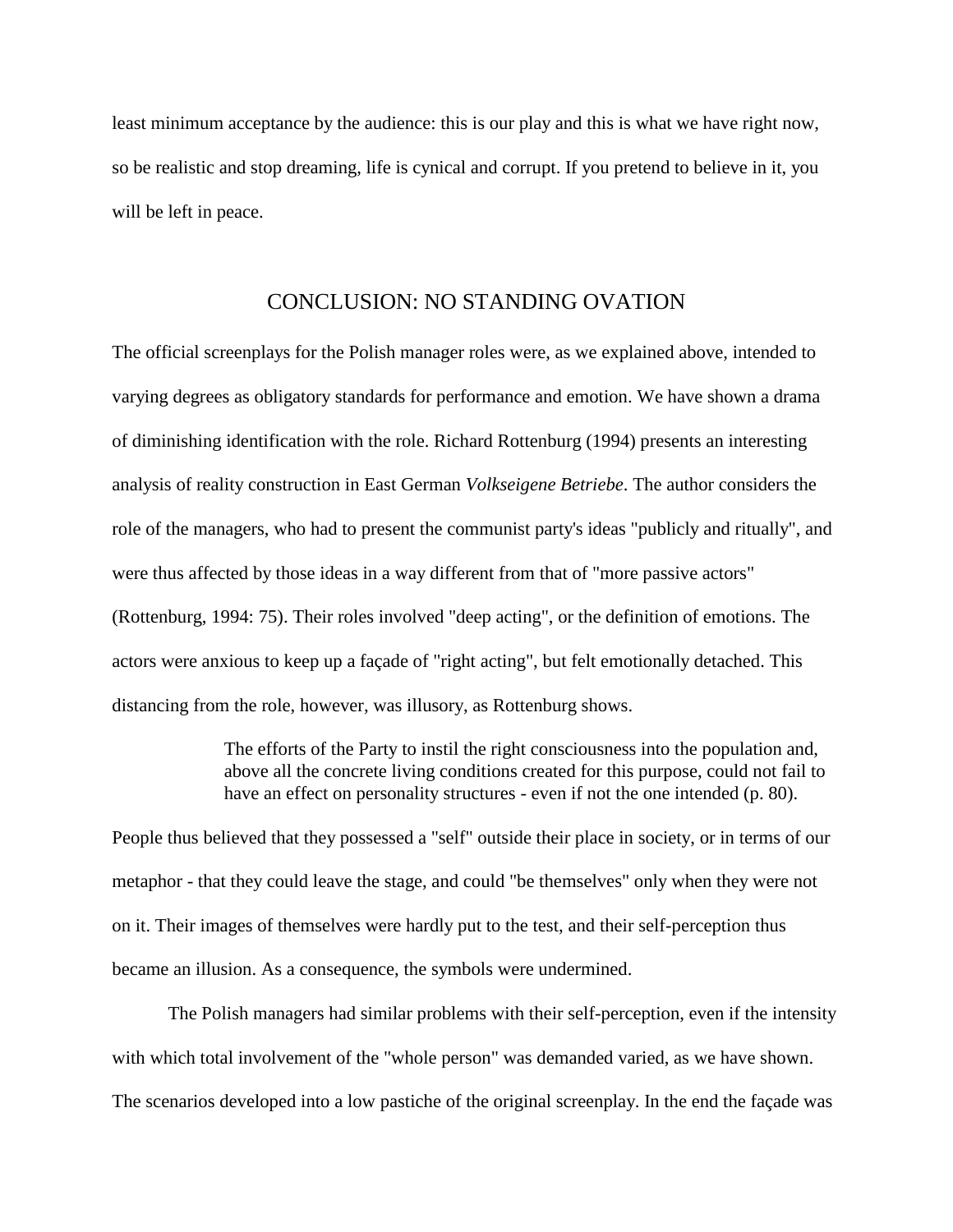openly "just" a façade and presumably embraced "something else", the "true person", etc. In Rottenburg's study we see how the symbols were undermined in East Germany - through the highly ambiguous relationship between the actors and their roles. In Poland this was further enhanced by the evolution of the scenario itself.

In light of what has been said about the recent past, one can ask oneself: what basis is there for reconstructing the performance in the new drama, after 1989?

In an essay about institutional identity transfer in Poland (Kostera, 1995), the images spotlighted by the Polish press are analysed. The study includes an analysis of the new image of the manager's role. An idealized picture of Western managers is offered as the standard. The Polish version of the American myth is often invoked. Frequently the manager or business person is presented as having had a tough start: they can be presented as coming from poor families, as having had a difficult start, etc. The business person has to have "new ideas" and "luck", and has to like "adventure". "Profits" are important, but "an inner need" to be in business is also crucial. The main metaphor used has been that of "success". Success can be achieved through hard work, not by political games. The exemplary manager is sometimes explicitly described, and the following qualities are mentioned: "commitment to hard work", "ability to overcome obstacles", "a strong drive for success". In accord with the same romantic myth the manager is a strong individualist, a powerful leader, a charismatic person, who is also resistant to stress and enjoys making money. At the same time the manager symbolizes the change, personifies it, is personally a symbol for the new rationality. The professional press is also helping to popularize the life styles of the modern manager, including their clothes, sports, travel. Advice is also given about how to organize the office, what car to choose, what equipment is the best and most fashionable, etc.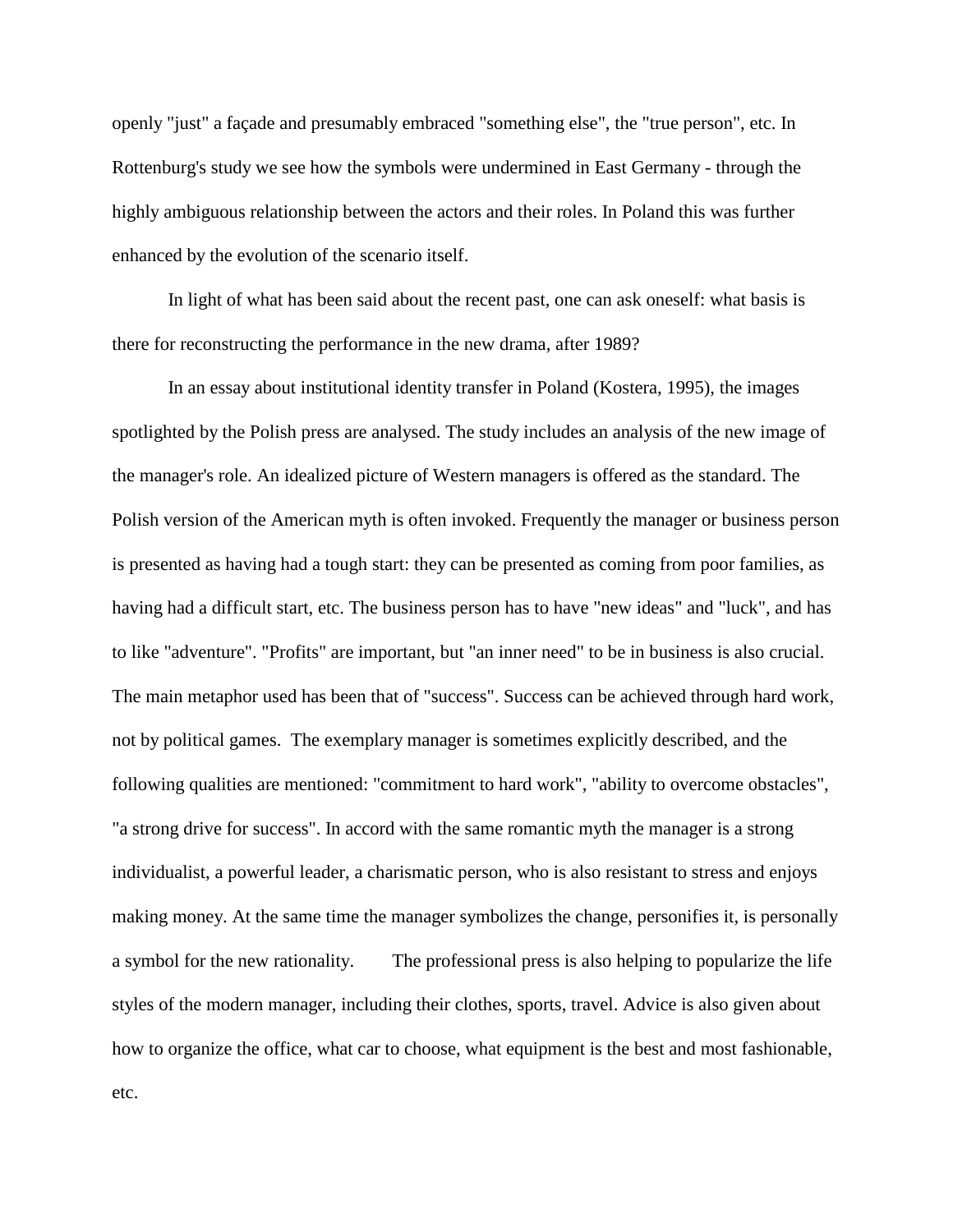The image is strongly gendered, and women are explicitly presented as "primarily" housewives, mothers, feminine women. The women managers do not have a scenario of their own to take up; they can "borrow" others - that of the male manager, or a traditional script for women's social role (dating from before Second World War).

In the quoted study managers at different levels and from various industries were asked to comment upon the proposed images. The respondents were generally very reserved about the managerial images that were being popularized. They refrained from comment, or came up with brief sceptical reflections. The female manager image was not commented upon at all, not even in answer to a final plea from the researcher.

The new scenario contains what we would call an image of the New Activist: ingenious, dedicated, not necessarily highly educated, direct and courageous. The New Activist is a symbol for the new drama, or even for the change itself. There are quite a few similarities between this screenplay and that of the old Activist, but there are also some crucial differences (beside that of lifestyle - the New Activist's lifestyle is reminiscent of the Dignitary's): the press now persuades, popularizes, while under early communism it pronounced on things. Behind the pronouncements was a powerful machinery of repression and enforcement. Together with the secret police, *Trybuna Ludu* could "impose" images on people's faces and even - to a certain degree - implant them in their hearts. Now the press can suggest, can interest the managers in the images. However, without proper discussion, the suggestions are just as "transmitted" as they were before. Our point here is that there *is* no real discussion, and hence the "new managers" tend to react to the proposed scenarios in much the same way as the "old managers" did under communism. As Rottenburg (1994) says: the communist system has succeeded in instilling the "right consciousness", even if not in the way intended. This consciousness makes the "real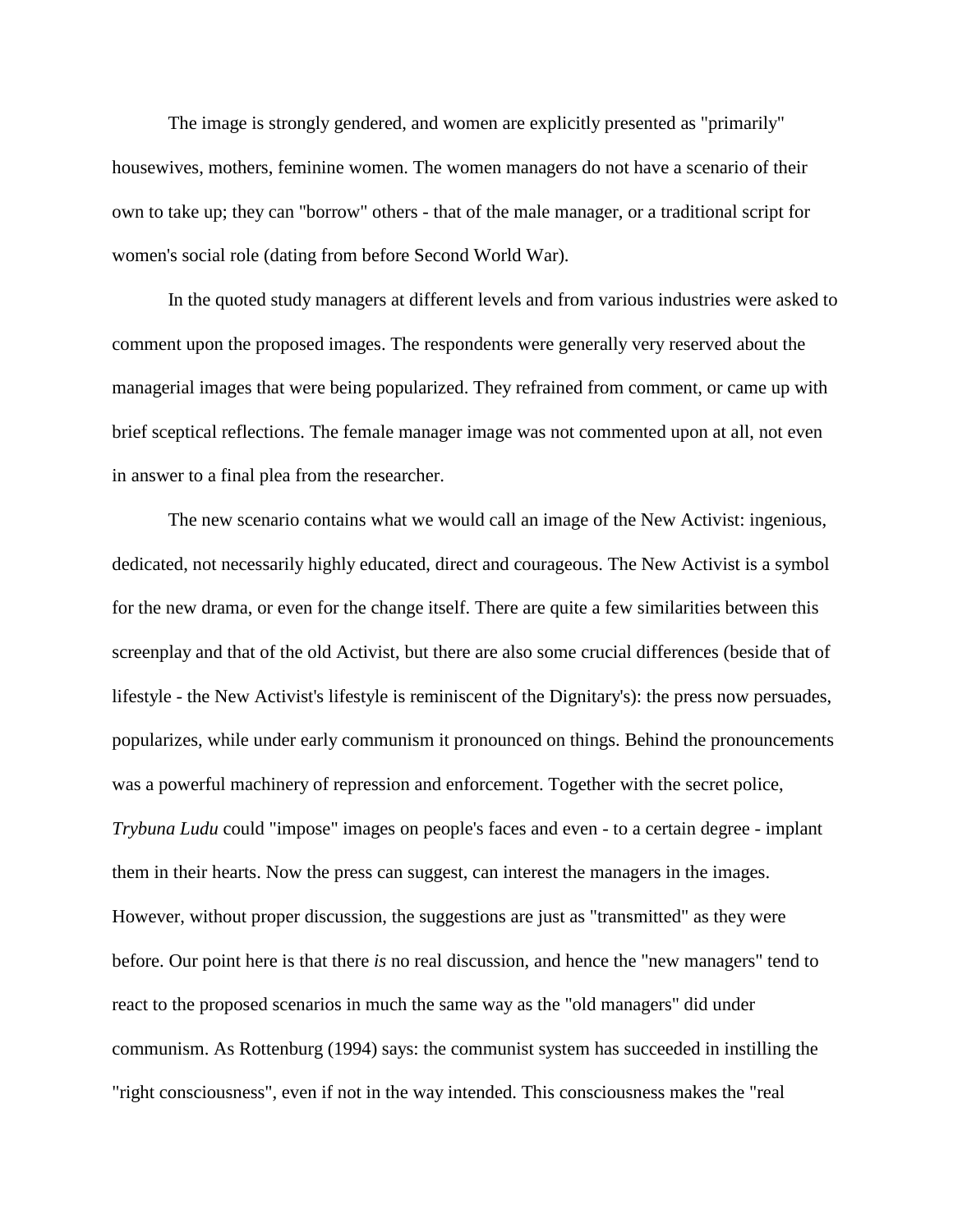selves", in which people still strongly believe, indisputable, and the façades not worth disputing. The situation is even more paradoxical because of the evolution through which the communist scenarios passed in Poland during the 44 years of communist rule. It became obvious to the actors that the official scenario was in itself ambiguous and not to be taken too personally by the actor. As Rottenburg says, it became important for the actors to believe in a distance between themselves and the role. We believe that in Poland this distancing between the actor and the role became increasingly a part of the performance. There is no need to negotiate screenplays - they are, obviously, not to be taken too seriously. The façade is one thing, the "real self" of the actor another. Under these circumstances the ambiguity persists (cf. Rottenburg, 1994). Furthermore, the new images being invoked risk being treated in the same way as old roles were: with simulated acceptance (outwardly) and "private" rejection and ridicule of the façade (inwardly). We believe that both these reactions are performances, part of a script - a learned way of reacting. If the pattern is to be broken, there must be some form of societal discussion of management and manager roles, including the problem of façades and role distancing, and of the "first level" scenario - or tacit script, that persisted through all the phases of the communist era. The change in "second level" scenarios is also an important topic to discuss. We suggest that both kinds of script be reviewed, otherwise the post-1989 changes will probably be interpreted according to the old tacit script. It is important for educational institutions to bear this conclusion in mind, if their aim is to help the Polish (or other East European) managers to learn new ways of acting, more appropriate to creative problem-solving in a market economy.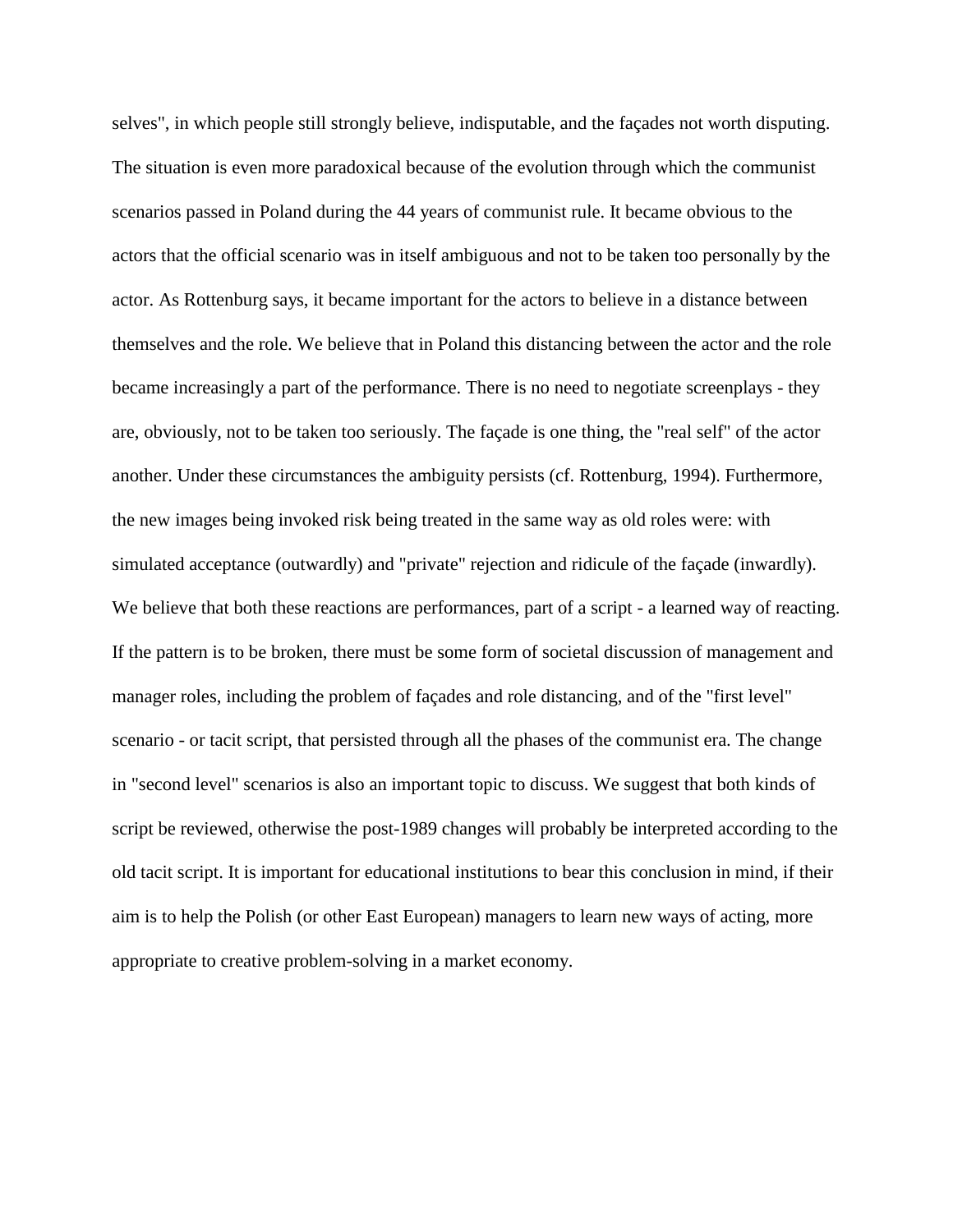#### **BIBLIOGRAPHY**

Alvesson, M. 1993 "The play of metaphors." in: Hassard, J. and Parker, M. *Postmodernism and organizations.* London-Newbury Park-New Delhi: Sage, p. 114-132 Berger, P.L and Luckmann, T. 1966/ 1983 *Społeczne tworzenie rzeczywistości. (The social construction of reality.)*  Warszawa: PIW Bolesta-Kukułka, K. 1992 *Gra o władzę a gospodarka polska 1945-1991. (The game for power and the Polish economy 1945-1991.)* Warszawa: PWE Bożyk, P. 1988 "Przedmowa." ("Preface.") in Kozłowski, K. (ed.) *Raporty dla Edwarda Gierka. (Reports for Edward Gierek.)* Warszawa: PWE, P. 9-11 Burns, E. 1972 *Theatricality: A study of convention in the theatre and in social life.* London: Cox & Wyman Chędzyński, H. 1983 "Program wychodzenia z kryzysu." (The programme for remedying crisis.) *Zagadnienia i Materiały* 18: 15-20 Connor, W. and Płoszajski, P. (eds) 1992 *Escape from socialism: The Polish route.* Warszawa: IFiS Czarniawska, B. 1985 *Controlling top management in large organizations: Poland and USA.* Hampshire-Vermont: Gower Czarniawska B. 1986 "The management of meaning in the Polish crisis." *Journal of Management Studies* 23/3: 313- 331 Czarniawska B. 1987 'Control processes in declining organizations: The Polish economy 1971-1981'. *Organization Studies* 8/2: 149-168 Czarniawska-Joerges, B. 1991 "Culture is the medium of life." in: P.J. Frost, L.F. Moore, M. Reis Lois, C.C. Lundberg, and J. Martin (eds.) *Reframing organizational culture.* Beverly Hills, CA: Sage, s. 285-297 Czarniawska-Joerges, B. 1992a *Doing interpretive studies of organizations.* working paper (8) Lund: Institutet för Ekonomisk Forsking, Lunds Universitet Czarniawska-Joerges, B. 1992b *Exploring complex organizations: A cultural perspective.* Newbury Park-London-New Dehli: Sage Emmet, D. 1966 *Rules, roles and relations.* Boston: Beacon Press Fąfara, J. 1976 "Cukrownia Werbkowice rozpoczyna kampanię." (The Werbkowice sugar plan starts the campaign.) *Trybuna Ludu* 213 (9987): 1 Fiala, E. 1983 "Karuzela absurdalnych przywilejów." (The merry go round of absurd priviledges.) *Trybuna Ludu* 89  $(12022):3$ Gastyev, A. 1924 *Kak nada rabotat'?* Moskwa: Kniga Głowiński, M. 1991 *Marcowe gadanie: Komentarze do słów 1966-1971. (The talk of March: Comments to words* 

*1966-1971.)* Warszawa: Pomost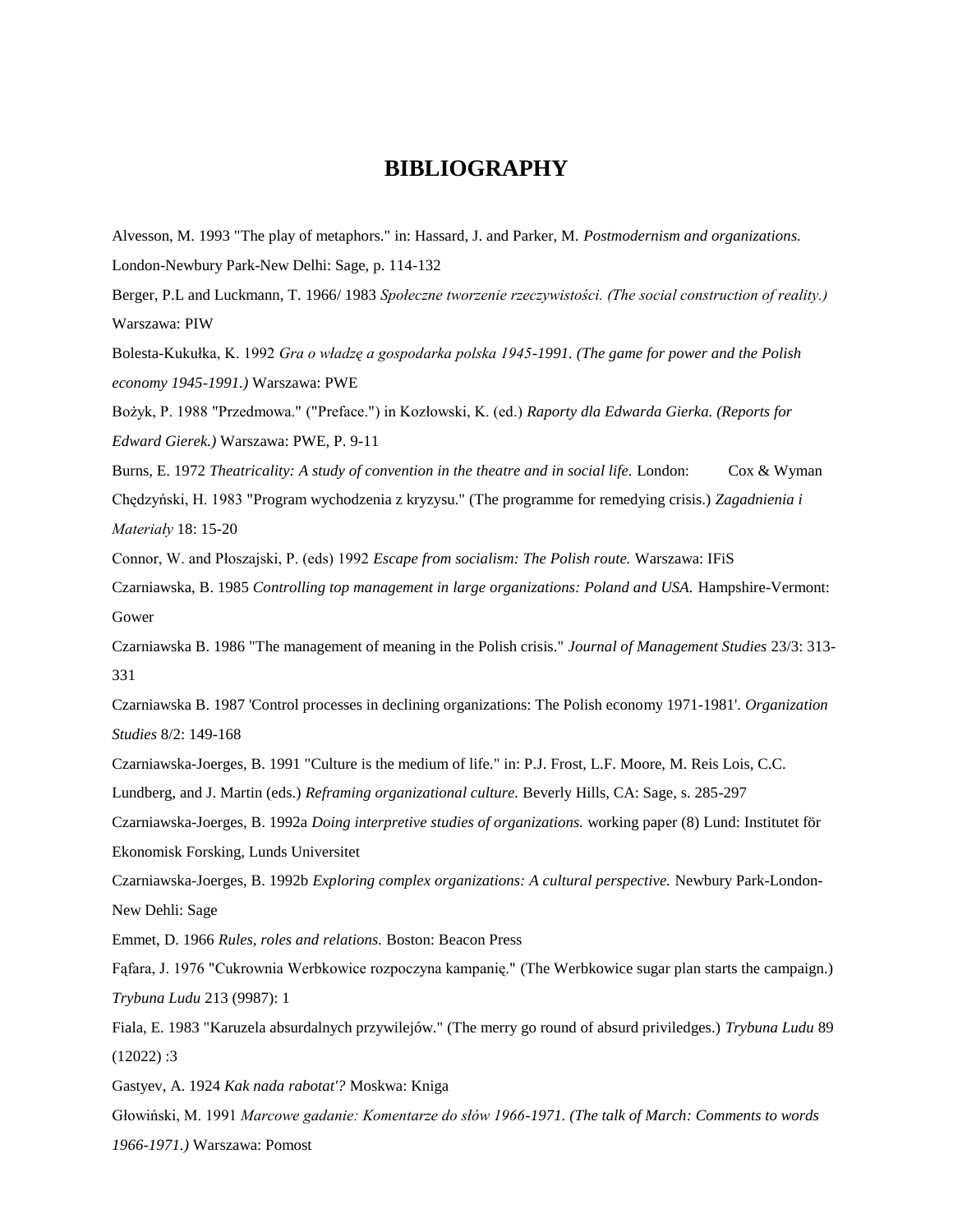Głowiński, M. 1992 *Rytuał i demagogia: Trzynaście szkiców o sztuce zdegradowanej. (Ritual and demagogy: Thirteen sketches on degraded art.)* Warszawa: Open

Goffman, E. 1959/ 1981 *Człowiek w teatrze zycia codziennego. (The presentation of self in everyday life.)* Warszawa: PIW

Goffman, E. 1974 *Frame analysis: An essay on the organization of experience.* Cambridge, Mass.: Harvard University Press

Gomułka, W. 1945 "Nowe zadania i nowe metody pracy ruchu zawodowego." (New tasks and new working methods for the trade union movement.) *Głos Ludu* Nov. 19

Grosman, A. 1969 (ed) *Plan a rynek: Dyskusja. (Plan and market: Discussion.)* Warszawa: KiW

Jagielski, Z. 1976 "Brojlery rosną szybciej." (The broilers grow faster.) *Trybuna Ludu* 257 (10031): 5

Jermanski, O. 1972 "Elementy systemu Taylora." (Elements of Taylor's system.) in: Kurnal, J. (ed.) *Twórcy* 

*naukowych podstaw organizacji. (Founders of scientific bases of organization.)* Warszawa: PWE

Jezierski, A., and Petz, B. 1980 *Historia gospodarcza Polski Ludowej 1944-1975. (Economic history of People's Poland 1944-1975.)* Warszawa: PWN

Kieser, A. 1987 "From ascetism to adiministration of wealth: Medieval monasteries and the pitfalls of rationalization." *Organization Studies* 8/2: 103-123

Kieżun, W 1978 *Elementy socjalistycznej nauki o organizacji i zarządzaniu. (Elements of socialist management and organization science.)* Warszawa: KiW

Kieżun, W. 1991 *Management in socialist countries: USSR and Central Europe.* Berlin-New York: Walter de Gruyter

Kosmala, B. 1983 "Którędy do samowystarczalności?" (Which way toward self-sufficiency?) *Zagadnienia i Materiały* 11: 17-18

Kostera, M. 1995 *The manager's new clothes: on identity transfer in post-1989 Poland.* Warszawa: Wasraw University, School of Management (working paper)

Koźmiński, A. 1983 "Ciepło - z regulacją." (Heat - with regulation.) *Trybuna Ludu* 86 (12019): 3

Koźmiński, A., K. 1976 'Role of the manager' in: J.J. Boddewyn (ed.) *European industrial managers: East and West.* White Plains, NY: IASP

Koźmiński, A.K. 1993 *Catching up? Organizational and management change in the ex-socialist block.* New York: State of New York University Press

Krauze, K. 1983 "Oszczędny budżet, czyli o niepopularnych decyzjach." (An economical budget, or on impopular decisions.) *Trybuna Ludu* 79 (12012): 3

Krasucki, L. 1976 "Dekada dynamicznego rozwoju." (The decade of dynamic development.) *Zagadnienia i Materiały.* 14: 22-28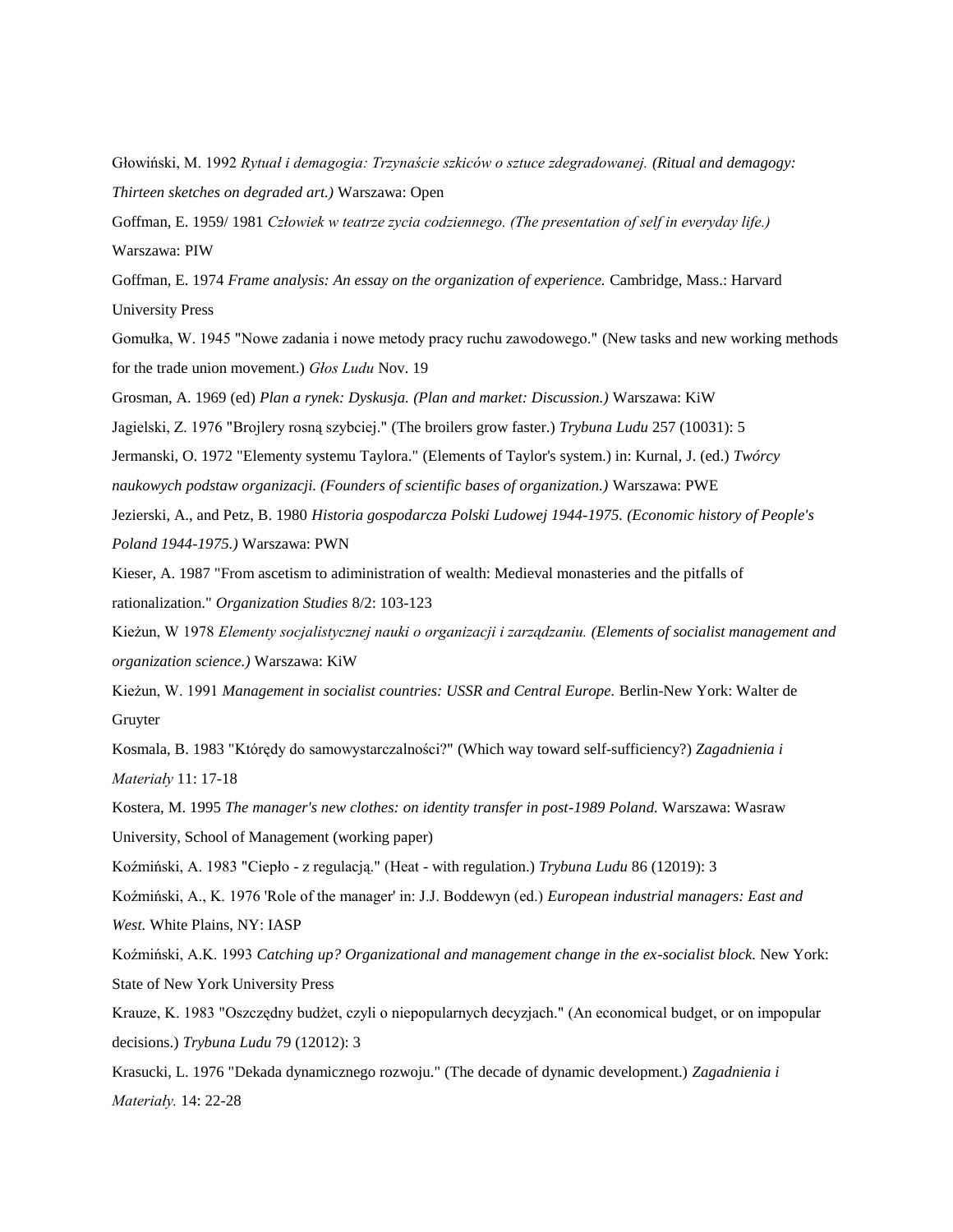Król, H. 1983 "Możliwości przyspieszenia powrotu na drogę rozwoju." (The possibilities of accelerating the return on the road to development.) *Zagadnienia i Materiały* 1: 3-9

Kubasik, Cz. 1983 "Dyrektor 'nosi się z zamiarem' odejścia." (The director 'intends' to leave.) *Trybuna Ludu* 139 (12072): 3

Lenin, W. 1954 *Dzieła. (Works.)* Warszawa KiW: Vol.27

Lenin, W. 1957 *Dzieła. (Works.)* Warszawa: KiW: Vol.33

Łoziński, R. 1983 "Problemy samowystarczalności." (The problems of self-sufficiency.) *Zagadnienia i Materiały* 16: 17-22

Mangham, I.L. i M.A. Overington 1983 "Dramatism and the theatre metaphor". in: Morgan (ed.) *Beyond method: Strategies for social research.* Beverly Hills-London-New Dehli: Sage, p. 219-233

Mangham, I.L. i M.A. Overington 1987 *Organizations as theatre: A social psychology of dramatic perfomance.* Chichester: Wiley & Sons

Marcińczak, Z. 1976 "Czym wykaże się dyrektor Nowak?" (What will director Nowak achieve next?) *Trybuna Ludu*  71 (9845): 3

Michnik, A. 1986 *Takie czasy: Rzecz o kompromisie. (Such times: On compromise.)* Warszawa: NOWA

Michnik, A. 1991 *Z dziejów honoru w Polsce. (From the history of honor in Poland.)* Warszawa: NOWA

Mink, E. 1953 "Chcemy i możemy pracować wydajniej." (We want and we can work more efficiently.) *Trybuna Ludu* 12 (1438): 3

Najduchowska, H. 1976 "The selection of general directors of industrial enterprises and the changing role of the industrial enterprise in Poland." in: Boddewyn, J.J. (ed.) *European industrial managers: East and West.* White Plains, NY, IASP: 416-448

Obłój, K. and Kostera, M. 1994 "Polish privatization program: Action, symbolism and cultural barriers." *Industrial and Environmental Crisis Quarterly* 8/1, p. 7-21

Oleń, M. 1953 "Dowódcy górniczej armii." (The commanders of the army of miners.) *Trybuna Ludu* 91 (1517): 3 Piłejko, K. 1969 *Model organizacji w ustroju socjalistycznym. (The model of organization in the socialist system.)*  Warszawa: PWN

Płoszajski, P. 1990 "Yesterday's indoctrination and today's economic reform." *Sisyphus: Sociological Studies* (6), Warszawa: PWN: 65-81

Popielski, A. 1983 "Zaostrzenie walki ze spekulacją." (Severing the battle with speculation.) *Zagadnienia i Materiały* 2: 17-19

Redlich, J. 1976 "Główne kryterium - efektywność." (The main criterion - effectivity.) *Trybuna Ludu* 211 (9985): 3 Rottenburg, R. 1994 "From socialist realism to postmodern ambiguity: East German companies in transition." *Industrial and Environmental Crisis Quarterly* 8/1, p. 71-91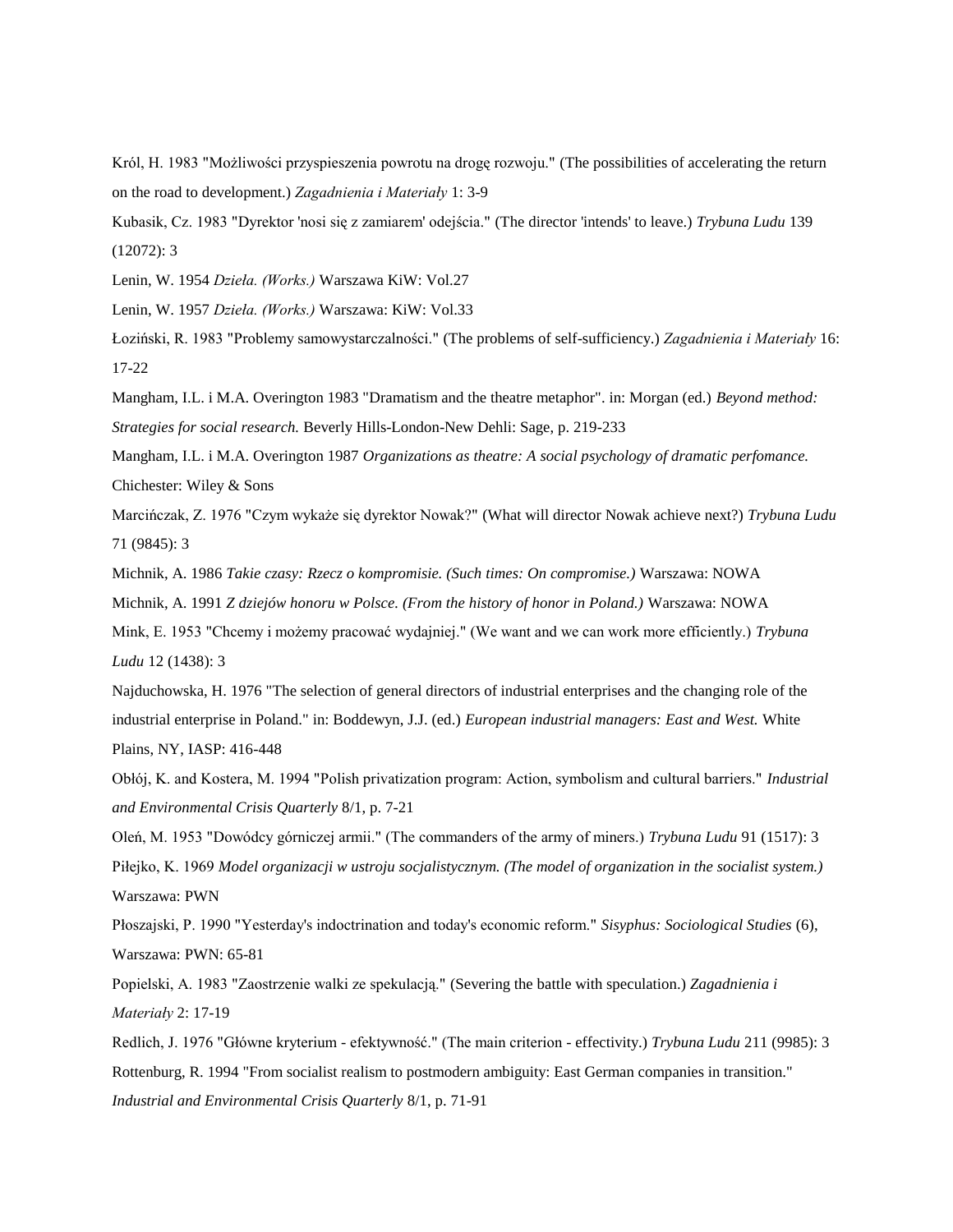Rudziński, C. 1983 "Inny sposób patrzenia na własny zakład." (A different way to see the own plant.) *Trybuna Ludu*  115 (12048): 3

Sarapata, A. 1992 "Society and bureaucracy." in" Płoszajski, P. and Connor, W.D. (eds.) *Escape from socialism: the Polish route.* Warszawa: IFiS: 98-114

Schütz, A. 1982 *Life forms and meaning structure.* London: Routledge and Kegan Paul

Stachowska, U. 1983 "W handlu i usługach nie najlepiej z rzetelnością obsługi." (No good news from trade and services about the conscientiousness of the service.) *Trybuna Ludu* 90 (12023): 5

Staniszkis, J. 1989 *Ontologia socjalizmu. (The ontology of socialism.)* Warszawa: In Plus

Stępowski, J. 1953 "Oficerowie budownictwa." (The officers of construction.) *Trybuna Ludu* 60 (1486): 5

Szafraniec, K. 1990 "The theory of anomie and Polish society." *Sisyphus: Sociological Studies* (6), Warszawa: PWN: 123-137

Szczypiorski, A. 1987/ 1990 *Amerykańska whisky. (American whisky.)* Poznań: SAWW

Szyr, E. 1951 "O właściwą realizację linii partii." *Nowe Drogi* 2/26: 30-31

Torończyk, J. 1953 "Chodziło o wyznaczenie dwóch zakładów..." (It was about designating two plants...) *Trybuna Ludu* 52 (1478): 52

*Trybuna Ludu* 1953 "Od pierwszych dni nowego roku przodujące załogi walczą o wykonanie planów produkcji."

(From the first days of the new year the leading crews fight for achievemnt of the plan.) 3 (1429): 1

*Trybuna Ludu* 1953 "Uchwała Rządu jest skutecznym środkiem okiełznania pasożytów i spekulantów." (The decree of the government is an effective mean in the fight against parasites and speculators.) 5 (1431): 1

*Trybuna Ludu* 1953 "Wykonanie zadań planu - to najwyższy obowiązek każdego robotnika, technika, inżyniera,

kierownika." (The achievement of the planned objectives is the highest duty of every worker, technician, engineer and manager.) 33 (1459): 1

*Trybuna Ludu* 1953 "Przeciw marnotrawstwu i biurokracji." (Against wastefulness and bureaucracy.) 37 (1463): 3 *Trybuna Ludu* 1953 "O postawie działacza." (On the attitude of the activist.) 58 (1484): 1

*Trybuna Ludu* 1953 "Załoga Ursusa wyprodukowała dwudziestotysięczny traktor." (The crew of Ursus produced the 20th thousand tractor.) 106 (1532): 1

*Trybuna Ludu* 1966 "O większą efektywność inwestycji przemysłowych." (For a greater effectiveness of industrial investments.) 114 (6223): 3

*Trybuna Ludu* 1966 "Za kurtyną modernizacji." (Behind the curtain of modernization.) 150 (6259): 4

*Trybuna Ludu* 1976 "Komputer w stalowni." (Computers in the steel mill.) 64 (9838) : 6

*Trybuna Ludu* 1976 "Co mi przeszkadza lepiej pracować?" (What hinders me in working better?) 219 (9993): 9

*Trybuna Ludu* 1976 "Rola kadry kierowniczej w zakładach pracy." (The role of the managerial cadre in the plants.) 221 (9995): 1, 4

*Trybuna Ludu* 1976 "Polityka gospodarcza." (Industrial policy.) 243 (10017): 5